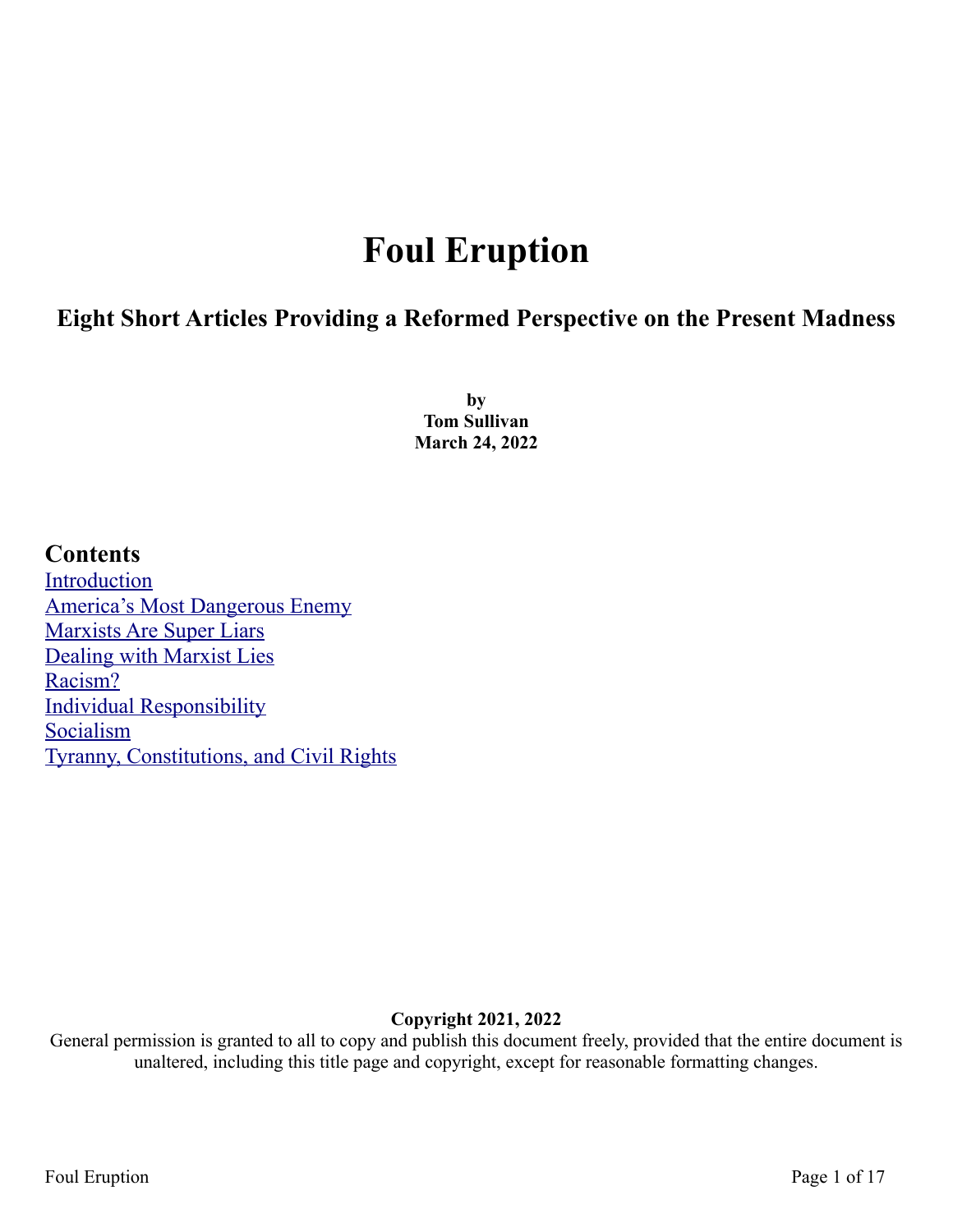# <span id="page-1-0"></span>**Foul Eruption – Introduction**

Tom Sullivan 11/15/21, Revised 3/24/22

Suddenly, seemingly out of nowhere, in the past two years or so, America has experienced an eruption of both physical and spiritual troubles and disasters. Some of the disasters were "natural" disasters. But just as hurricanes bring out looters and insurance scammers, so criminals have eagerly taken advantage of human misery in every trouble for their own ends. This includes Marxists, who are organized "respectable" criminals. Other disasters are have been imposed on us by evil humans, such as destructive riots, refusal of law enforcement to arrest shoplifters, tyrannical mandates to be masked or vaccinated, sexual perversions, fake "genders," strange "pronouns," the myth of "systematic racism," the "evil" of whiteness, rampant monetary inflation, shortages of goods, and so on. Our situation is made even worse by wholesale rampant lying by both mainstream and nontraditional information streams, making reliable, trusted information hard to come by; we are often left wondering who to believe. Many of us are wondering, "What is going on here, all of the sudden?"

But our real situation is similar to a water leak in your house from the roof or a pipe. Unless something was damaged, the problem started long before you saw the leak, such as weather-deteriorated shingles, or corroded pipes. So it is here. There are domestic and foreign enemies who detest America and all we have traditionally stood for, especially biblical Christianity. They have been patiently chipping and gnawing away at us for over a century. Now that they think they have damaged us sufficiently, they are trying to pull our whole house into the basement. Our enemies include:

- Foreign Communist Regimes, mainly Red China, Russia (and other totalitarians, e.g., Islamists)
- Domestic Communists, Socialists, and other Marxists (*Marxist* will often be used from here on to include all flavors of Marxism, Socialism, Communism, and so on.)
- Domestic fools who believe in one or more aspects of Marxism, thus aiding Marxism
- Many wealthy individuals, large corporations, foundations, and other holders of massive wealth
- Various organizations that heavily influence (or according to some, control) public policy such as the Council on Foreign Relations, and "New World Order" and "Great Reset" advocates
- Individual citizens and voters who, accept "benefits" from taxpayers, and thus encourage Socialist and Marxist policies and laws, and also those who fail to exercise their civic responsibility to be informed and vote according to biblical morality, not self-interest

Due to secrecy and deception it is not possible to untangle the relationships among the various bad guys, determine who is really in charge, and so on. Thus, we must identify the bad trees by their bad fruit. It is very important to understand that while many decisions made by those in power are objectively stupid, their evil is actually the result of deliberate craftiness and demonic planning. Nonetheless, there are three things about them that are certain: they all have Satan for their master, they all work in similar ways because they have a common master and lessons from past tyrants, and these birds of a feather flock together, but there is no honor among thieves or criminals. For these reasons, and because Communist China and Communist Russia are America's major foes, every citizen and especially every Christian needs to be strongly educated concerning Marxism. This is not only true on a national policy and defense level, but on a personal level for these reasons:

- 1. Responsible citizenship requires informed voters who also communicate with elected officials.
- 2. This responsibility requires the skill to see through the deceptions of Marxists and their dupes.
- 3. As seen by current events, many private citizens have been personally impacted by the actions of Marxists whether on the street, on school boards, in public office, and so on. Understanding their motivations and philosophies will help one to respond wisely and biblically.
- 4. Most of us will have opportunities to interact with those who support "woke" and similar ideologies. While we may personally intuitively reject such evil nonsense, it is helpful to have the necessary information and rationale by which to try to persuade them from their evil ideas.
- 5. An understanding of our enemies will enable us, if needed, to make preparations to protect ourselves and families from at least some adverse events caused by Marxists.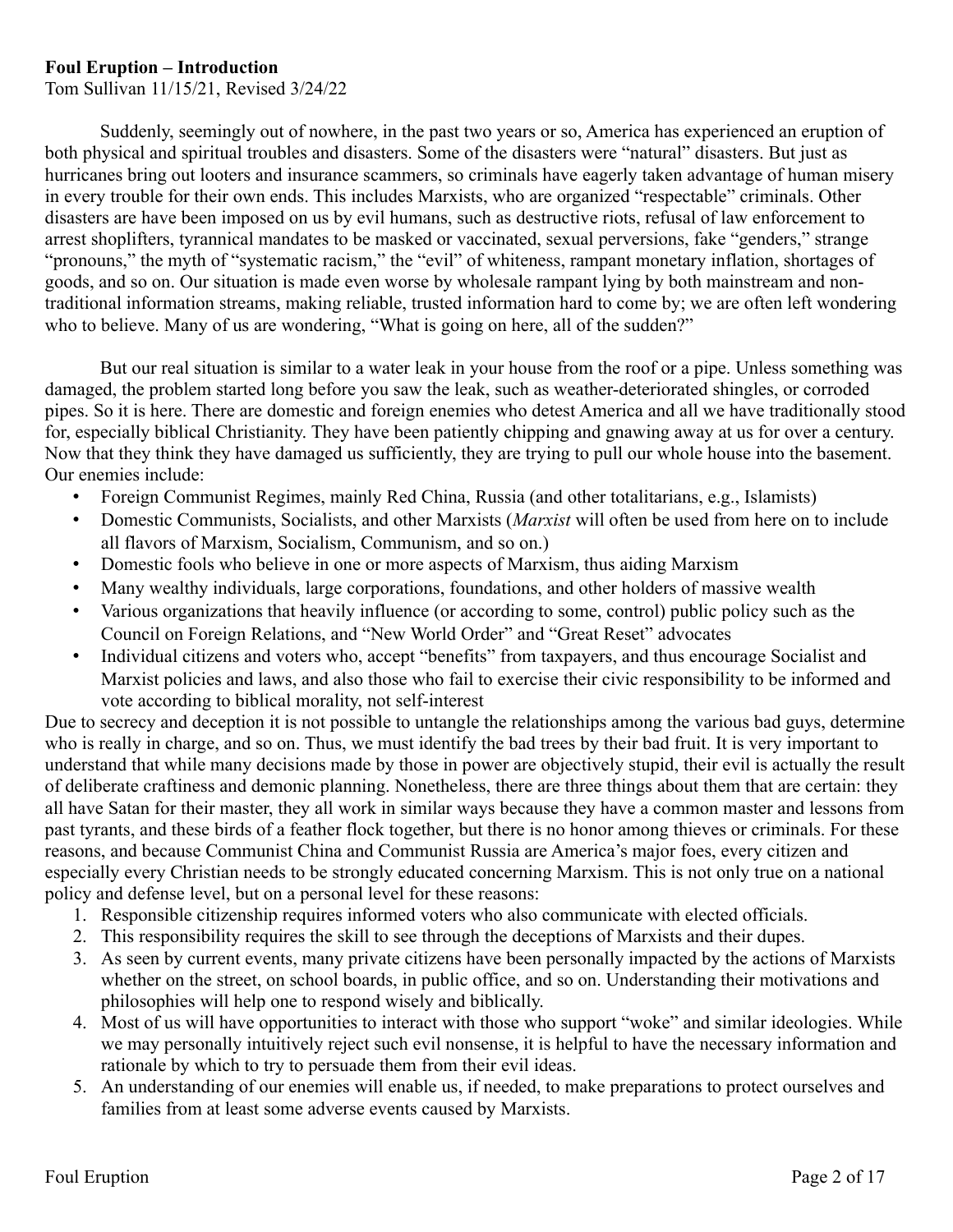These short articles cannot possibly cover even the necessary basic information about Communism and Marxism. Neither is it reasonable for this author to attempt to duplicate work that others have already done better. Thus the author has created a document that has an annotated bibliography of helpful books on Communism, and summaries of the two most helpful books. Please download it at [https://beforgiven.info/twoessentialbooks.pdf.](https://beforgiven.info/twoessentialbooks.pdf) Yet, none of the books are written from a Reformed perspective and there are some other important issues left unaddressed. The articles in this series should help fill in these needs. The remainder of this introductory article will state briefly and simply the most important facts about Marxism.

- The underlying philosophy of Marxism is Dialectical Materialism. *Materialism* means that there exists only matter in motion; the supernatural does not exist. The *Dialectic* is similar to the three-valued system (wrongly) attributed to Hegel: thesis + antithesis  $\rightarrow$  synthesis, but Marxists teach that the material universe actively and dialectically pushes *history* forward to Communism and the Communist *New Man* who, free of Capitalism, will be morally perfect and caring for other's needs.
- Darwinism is an essential foundation of Communism; humans are merely higher animals. Capitalists and those "infected" by Capitalism are diseased animals that must be eliminated to protect Communism and the rest of the herd. Torture, starvation, and murder are inevitably used, including slow starvation in prison camps.
- The Leninist version of Marxism demands a violent and bloody revolution at the start. Other versions of Marxism believe that a non-violent, gradual implementation of Socialism is possible, perhaps finishing up with a violent and bloody revolution. There is no theoretical limit to the bloodshed, torture, lying, and destruction justified by the revolution and to maintain the Communists in power after the revolution. All versions end in harsh totalitarianism and repression.
- *Truth*, to a Communist, is information that helps Communism. The Dialectic is used to change "truth" as often as needed, and people are expected to instantly believe the new "truth."
- We must see past the false Marxist theories. Morally, Communists are pathological liars, thieves, murderers, and every kind of criminal; their evil power is limited only by their opportunities.
- Communist Party members are required to be highly disciplined and blindly obey all orders without question. They seek to infiltrate, then control legitimate organizations and governmental bodies. They will also work to put their sympathizers into positions of power and influence. Once Communists get power, the brutally punish not only those who disagree with them, but those who refuse to lie and pretend to agree with them in every tiny detail. This makes entire populations liars.
- Marxists seek to weaken then destroy free and Capitalist societies by all means possible, including infiltration and subtle sabotage to their governments, economies, trade, businesses, transportation systems, manufacturing, information access, educational institutions, and so on. Worst of all, they work to weaken individuals, families, churches, and governments morally and spiritually.
- The present riots, "woke" ideology, sexual perversions, and other evil insanity are all part of Marxist warfare against America. They seek to divide us into groups and instigate class warfare between the groups in order to weaken and destroy America and her cherished freedoms.
- The most powerful and dangerous weapons of Marxists are spiritual. Almost all of their non-military tactics involve temptations to sin, whether by seduction to pleasurable sin, unjust monetary gain, or through fear of earthly harm, including public shaming and villification.
- Marxists are dangerous enemies. God is more dangerous. Will we not repent of our many sins?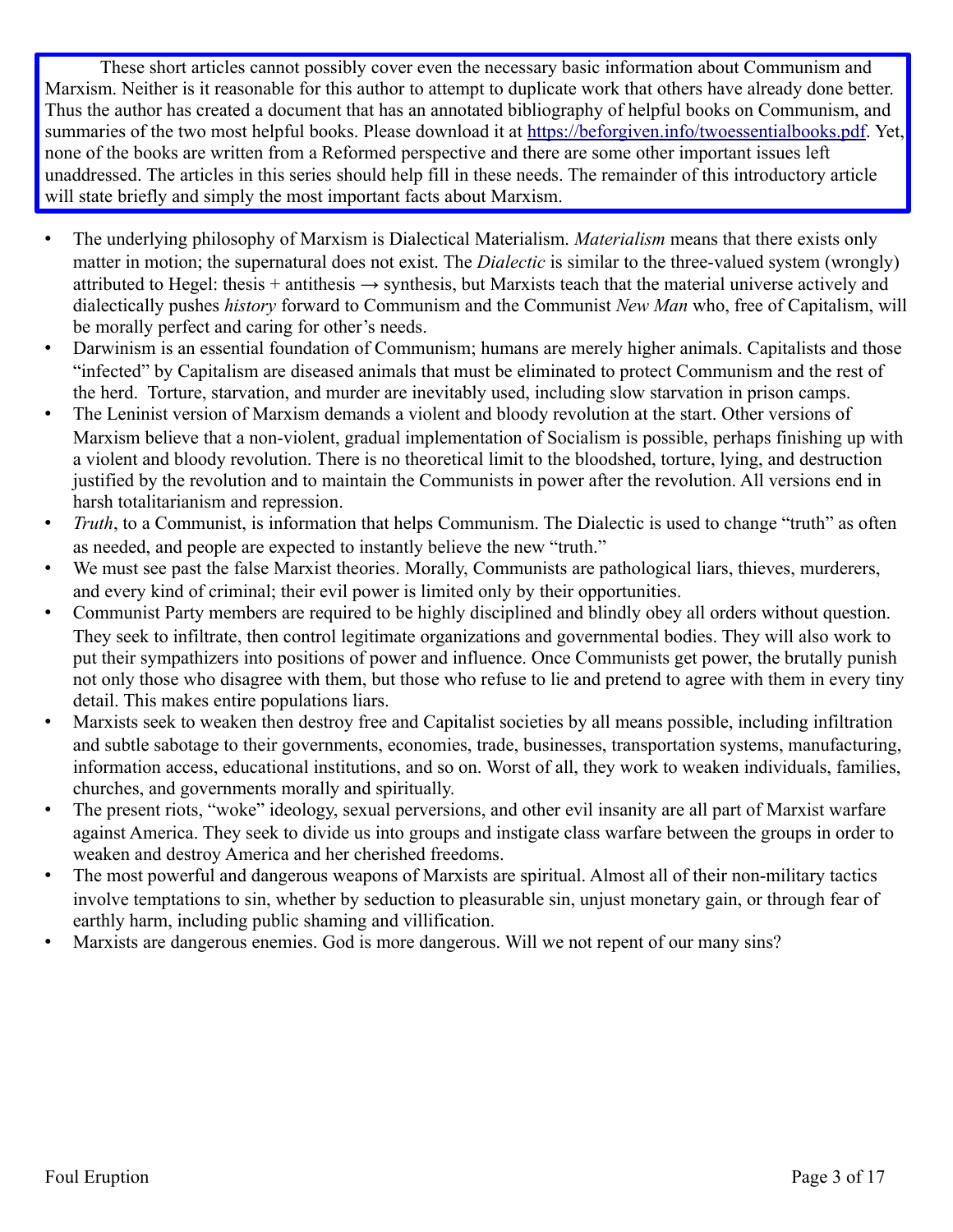#### <span id="page-3-0"></span>**Foul Eruption – America's Most Dangerous Enemy**

Tom Sullivan 11/17/21, Revised 3/24/22

This article is the second of a series. The first article pointed out that the present troubles and craziness afflicting America did not come out of nowhere, but are caused or enhanced by human enemies, mostly foreign and domestic Marxists. It ended by noting that the Marxist's most dangerous weapon is spiritual, especially temptations to sin. This article will elaborate on that theme.

A thorough study of Marxism in all of its various flavors leads to the inescapable conclusion that it is utterly satanic. This should not surprise any Christian, **"For we do not wrestle against flesh and blood, but against the rulers, against the authorities, against the cosmic powers over this present darkness, against the spiritual forces of evil in the heavenly places"** (Ephesians 6:12 ESV).

Numbers chapters 22–4 relate how Balak, king of Moab, hired Balaam to curse Israel, but God thwarted Balak. Chapter 25 then relates how the Israelites prostituted themselves, both carnally with the daughters of Moab and spiritually with the false god Baal. Thousands of Israelites died for those sins. Much later, when Israel warred against Midian, they brought back Midianite women as part of the spoil. Moses rebuked them saying, **"Behold, these [the Midianite women], on Balaam's advice, caused the people of Israel to act treacherously against the LORD in the incident of Peor, and so the plague came among the congregation of the LORD"** (Numbers 31:16 ESV). Note carefully Moses's explanation of the enemy's tactics: to tempt Israel to sin, so the wrath of God would fall on them directly and also so their sin would cause other bad consequences. This tactic implies belief in God's existence, that sin has temporal consequences, and that God punishes sinners! Balaam was not alone in using this tactic: **"But I have a few things against you: you have some there who hold the teaching of Balaam, who taught Balak to put a stumbling block before the sons of Israel, so that they might eat food sacrificed to idols and practice sexual immorality"** (Revelation 2:14 ESV).

Marxists work to demoralize those they wish to conquer. Now, *demoralize* has two meanings. Commonly it means to cause someone to give up hope, as in the context of war. Marxists do seek to demoralize America in this sense, as in "Better Red than Dead." The second meaning is more important to Marxists: to de-moral-ize people, that is, cause them to abandon their moral standards. Even absent direct Divine judgment, this is highly effective. The moral laws God gave us are a reflection of His holy character. Likewise when God created the universe, its design also reflected His holy character. Therefore, the "natural laws" God designed into the universe support God's moral laws in many ways. Immorality thus has "natural" destructive effects on people. **"Your evil will chastise you, and your apostasy will reprove you. Know and see that it is evil and bitter for you to forsake the LORD your God; the fear of me is not in you, declares the Lord GOD of hosts"** (Jeremiah 2:19 ESV).

From the foregoing discussion, it becomes clear why the Marxist tactic of demoralizing us is so devastating to us. We are not only suffering the "natural" consequences of our sins, but the wrath of God is heavy upon us right now due to our many sins. While Marxists promote immorality, this does not mean they directly control all immoral organizations. However, they strongly support, aid, and abet them and Marxist controlled "charitable" foundations are major financiers of immoral organizations. Also, members of immoral organizations frequently, if not usually, hold at least some Marxist beliefs.

As an aside, one might wonder why atheistic Marxists use spiritual warfare. First, Satan is their real boss, whether they know it or not. Second, history shows that totalitarian regimes and revolutionary movements typically contain people who engage in occult practices, irrespective of their professed political beliefs. For example, Marxist community organizer Saul Alinsky's book *Rules for Radicals*, is dedicated to the devil. And Margaret Sanger, the founder of Planned Parenthood, was heavily influenced by Marxism, was a Socialist, and practiced occult rituals.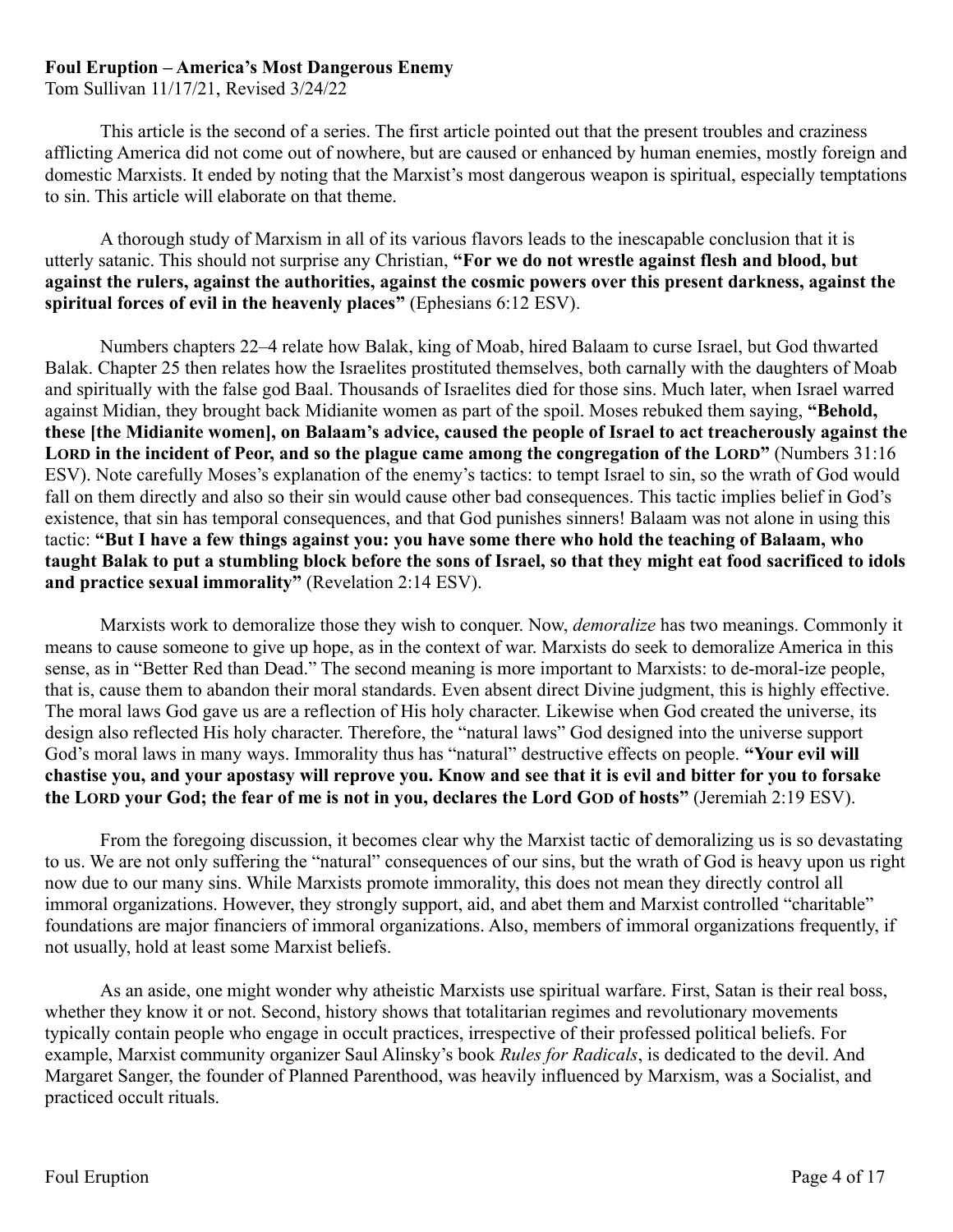It is necessary to explore the topic of God's judgment on us in some detail. Whenever some well-known Christian links a particular trouble or disaster to a particular sin, such as Sodomism,<sup>[1](#page-4-0)</sup> there is an instant outcry that is correct, but for largely the wrong reason: none of us want to be held accountable for our sins. The Lord Jesus was told that Pilate had mixed the blood of some Galileans with their sacrifices. **"And he answered them, 'Do you think that these Galileans were worse sinners than all the other Galileans, because they suffered in this way? No, I tell you; but unless you repent, you will all likewise perish. Or those eighteen on whom the tower in Siloam fell and killed them: do you think that they were worse offenders than all the others who lived in Jerusalem?'"** (Luke 13:2–4 ESV). Also, if we learn no other lesson from the book of Job, people who suffer do not necessarily suffer because of their sin. But some do; when the Lord Jesus had healed a man, **"afterward Jesus found him in the temple and said to him, 'See, you are well! Sin no more, that nothing worse may happen to you'"** (John 5:14 ESV). We must conclude that we cannot reliably and absolutely particular link sins and adverse events.

At the same time, God said, **"I form light and create darkness, I make well-being and create calamity, I am the LORD, who does all these things"** (Isaiah 45:7 ESV). Sometimes God sends adversity to punish people for their sins, to get their attention so they will repent, or both. For example, in the history of Israel, God said, **"'I gave you cleanness of teeth in all your cities, and lack of bread in all your places, yet you did not return to me,' declares the LORD. 'I struck you with blight and mildew; your many gardens and your vineyards, your fig trees and your olive trees the locust devoured; yet you did not return to me,' declares the LORD"** (Amos 4:6, 9 ESV). God also promised, **"If my people who are called by my name humble themselves, and pray and seek my face and turn from their wicked ways, then I will hear from heaven and will forgive their sin and heal their land"** (2 Chronicles 7:14 ESV). Thus from ancient times, serious Christians, when faced with adverse events, have examined themselves to see if God is trying to get their attention. This has often been true of families, churches, and bodies politic as well; in these cases, believers must first seek to find and repent of their own sins.

Marxists, like their master the devil, they can only tempt. They cannot force any of us to sin or prevent us from repenting of sin, no matter how hard the temptation. We Americans are guilty very many sins such as Sodomism, gossip, abortion, desecrating the Lord's Day (Sunday), sex outside of marriage, use of pornography, transgenderism, neglect of daily Bible study and prayer, the welfare state, failure to tithe and give, atheism, spiritual pride, theft by monetary inflation, being busybodies into other's affairs, divorce, waste of time, and many, many other sins.

The evidence strongly suggests that the foreign and domestic forces arrayed against America will greatly harm or even destroy us sometime in the not too distant future. Almighty God is punishing us for our sins, thus urging us to repent. We can pray that God will deliver us from Marxists and other evildoers, but why should He heed us when the Marxists are merely one of the rods in His hand with which He strikes us? Furthermore, of what use is it if Americans defeat the Marxists and prosper on earth, only to perish in the eternal flames of Hell? To find out how to avoid Hell and be assured of Heaven, see [https://beforgiven.info/tract.htm.](https://beforgiven.info/tract.htm)

America's battle against the Marxists is largely a spiritual battle. If America repents, God may be pleased to hear our prayers for earthly deliverance and flatten the Marxists like a stomped insect. But right now God is, as it were, against us on the other side.

<span id="page-4-0"></span><sup>1</sup> This coined word is designed to separate practitioners and supporters of homosexuality from those who manfully struggle against such temptations. This struggle, by God's help, is required of all, whatever their particular temptations.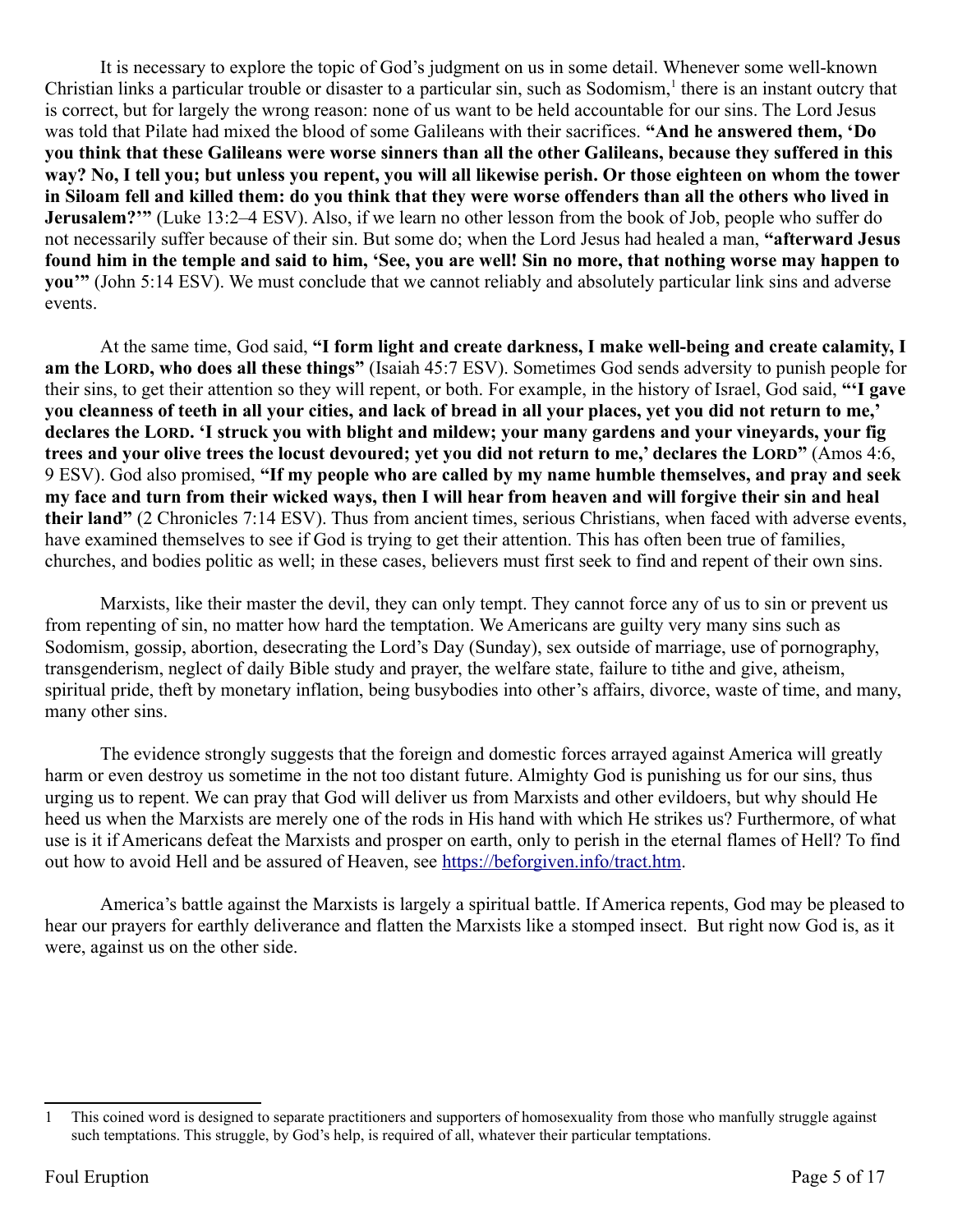### <span id="page-5-0"></span>**Foul Eruption – Marxists Are Super Liars**

Tom Sullivan 11/18/21, Revised 3/24/22

This article is the third in a series.

In the [first article](#page-1-0), the underlying philosophy of Marxism, Dialectical Materialism was briefly summarized. Just as it is not necessary to know the technical details of how to cast an astrological horoscope to debunk astrology, so it is not necessary to have an in-depth understanding of Dialectical Materialism; it is enough, but very important to know the basics. Hence, this article will focus on debunking Dialectical Materialism and show some of the evil effects of adopting this Marxist world view.

In brief, Materialism means that there exists only matter in motion; the supernatural does not exist. Marx considered Darwinism essential to his philosophy. Thus, a strong trust that God was able to tell a straight story in the first two chapters of Genesis about what He did during His Creation work is a strong antidote against Marxism. **"For his invisible attributes, namely, his eternal power and divine nature, have been clearly perceived, ever since the creation of the world, in the things that have been made. So they are without excuse"** (Romans 1:20 ESV), even those who believe in Materialism.

The Marxist Dialectic is similar to the three-valued system (wrongly) attributed to Hegel: thesis + antithesis → synthesis, but Marxists teach that the material universe actively and dialectically pushes *history* forward to Communism and the Communist New Man who, free of Capitalism, will be morally perfect, selflessly caring for others. Marx effectively personified history, seeing it as the force that drives Communist dialectical "progress." Thus, Marxism is a form of pantheism or monism. Since Dialectical Materialism has no basis either in logic or valid science, it must be taken on blind faith by its adherents; the dense, impenetrable philosophical arguments that "support" it are mere smokescreen. A problem immediately arises when one tries to identify "real-life" theses, antitheses, or syntheses. One cannot just plug a meter into life's affairs and get a readout. Thus there are no rules or natural laws whatsoever by which one may objectively, reproducibly, and verifiably select or determine a proper thesis. The same problem attends the selection of the antithesis and consequent synthesis.

At a practical level, Marxists will use traditional boolean or Aristotelian logic to lend an air of authority to their propaganda. But Marxism is so divergent from reality, that Marxists have to frequently use their Dialectic to move their arguments forward. They thus choose that thesis, antithesis and synthesis that make their lies look true to the unwary. By the same means, they decide what actions to take and what they choose to believe. Thus, for a Marxist, "truth" is any idea that supports Marxism and everything else is a "lie." And everybody must assent to those actions and beliefs. Or else. Thus, "information" derived from the Dialectic is in reality nothing more than **lies** 

**"God is not man, that he should lie, or a son of man, that he should change his mind. Has he said, and will he not do it? Or has he spoken, and will he not fulfill it?"** (Numbers 23:19 ESV). God is truth itself. A craftsman's work tells much about what kind of person he is. God not only cannot lie, but made His universe to function according to mathematical laws. Mathematical physicists and others have been amazed at how the universe is describable by mathematics, often very simple mathematics. In modern mathematical theory, *boolean algebra* and set theory undergird the foundations of mathematics. Boolean algebra could be called "computer algebra" as it uses binary numbers. It is named for George Boole, whose 1854 book, *The Laws of Thought*, was seminal. Now, note that here computer algebra was called the l*aws of thought* for humans back in an age when the most advanced use of electricity was the telegraph and its spin-offs. So God's creation is intrinsically mathematical and logical by His own intentional design. Computers are strictly logical, and humans routinely think logically without even being aware of it. Classically, this kind of logic has been called *Aristotelian logic*. Even highly irrational people are still logical to a great degree: "Spiders are horribly dangerous. There is a spider in this room. I am in danger. I will not be in danger in another room. Therefore, I will flee this room." Logic is not limited to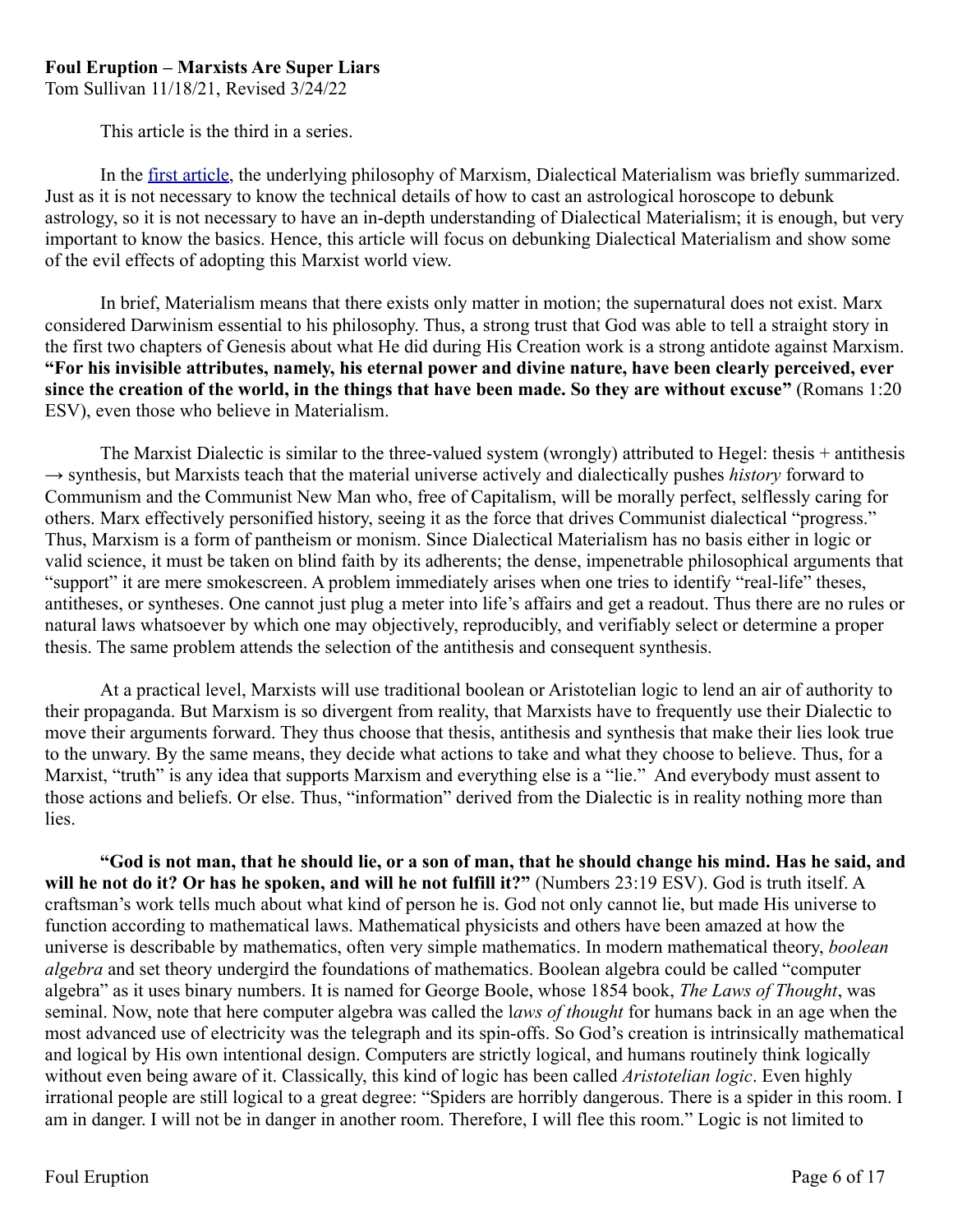rocket scientists, but is innate even in small children: "Milk tastes good and cures hunger. Mommy has milk and is nice and warm and comforting. Therefore I will cry to get mommy to come and feed me."

So, yes, babies are, at a very primitive level, mathematicians; they use boolean algebra because that is how God created us. It is also how the universe works. If we lie to ourselves and refuse to think according to and obey the logic of the world that God made, we can be harmed or even die, as many a badly impaired drunk has found. Put another way, only God's logic works. Marx's made up dialectical logic does not. There is no way to build an airplane or skyscraper or Marxist utopia dialectically. A simple belief in the Father, Son, and Holy Spirit, One God blessed forever, and reflection on the orderliness of His created universe thoroughly devastates the philosophy of Dialectical Materialism.

And, Dialectical Materialism devastates whole societies. Perhaps worst of all, whole societies become liars. One must lie, or contrive to be silent. Or else. One Soviet prison camp inmate said:

The main difference between the Soviet camps and detention camps in the rest of the world is not their huge, unimaginable size or the murderous conditions found there, but something else altogether. It's the need to tell an endless series of lies to save your own life, to lie every day, to wear a mask for years and never say what you really think. In Soviet Russia, free citizens have to do the same thing. Dissembling and lies become the only means of defense. Public meetings, business meetings, encounters on the street, conversations, even posters on the wall all get wrapped up in an official language that doesn't contain a single word of truth. People in the West can't possibly understand what it is really like to lose the right to say what you think for years on end, and the way you have to repress the tiniest "illegal" thought you might have and stay silent as the tomb. That sort of pressure breaks something inside people.<sup>[2](#page-6-0)</sup>

That which breaks inside of people is, most of all, the conscience and personal integrity. We are seeing this happen to us here in America. Many people are forced to sit through indoctrination sessions in which blatant Marxist falsehoods such as "woke" ideology, the supposed evil of "whiteness," or false medical information are jackhammered down their throats. If they dare speak against the lies, they may lose their jobs, ranks, or professional licenses. Blatant censorship and financial sanctions are also being used against Conservative and Christian speakers, authors, and organizations.

Indeed. intense pressure is being applied against all of us to go along with these falsehoods. In other words, intense pressure is being applied against all of us to become habitual liars with horrible spiritual and eternal consequences. **"But as for the cowardly, the faithless, the detestable, as for murderers, the sexually immoral, sorcerers, idolaters, and all liars, their portion will be in the lake that burns with fire and sulfur, which is the second death"** (Revelation 21:8 ESV). If you are a liar, **"You are of your father the devil, and your will is to do your father's desires. He was a murderer from the beginning, and does not stand in the truth, because there is no truth in him. When he lies, he speaks out of his own character, for he is a liar and the father of lies"** (John 8:44 ESV). You also effectively deny the Lord Jesus Christ, for God is true and faithful (Revelation 19:11). **"And I tell you, everyone who acknowledges me before men, the Son of Man also will acknowledge before the angels of God, but the one who denies me before men will be denied before the angels of God"** (Luke 12:8–9 ESV). In light of Scripture, adverse consequences—consequences that are merely earthly—of standing for the truth do not seem so bad after all, do they?

<span id="page-6-0"></span><sup>2</sup> The Black Book of Communism: Crimes, Terror, Repression, by Stephane Courtois, Nicolas Werth, Jean-Louis Panne, Andrzej Paczkowski, Karel Bartosek, and Jean-Louis Margolin, was first published in French in 1997 and published in English by the Harvard University Press in 1999, ISBN 0-674-07608-7 or 978-0-674-07608-2, p 218,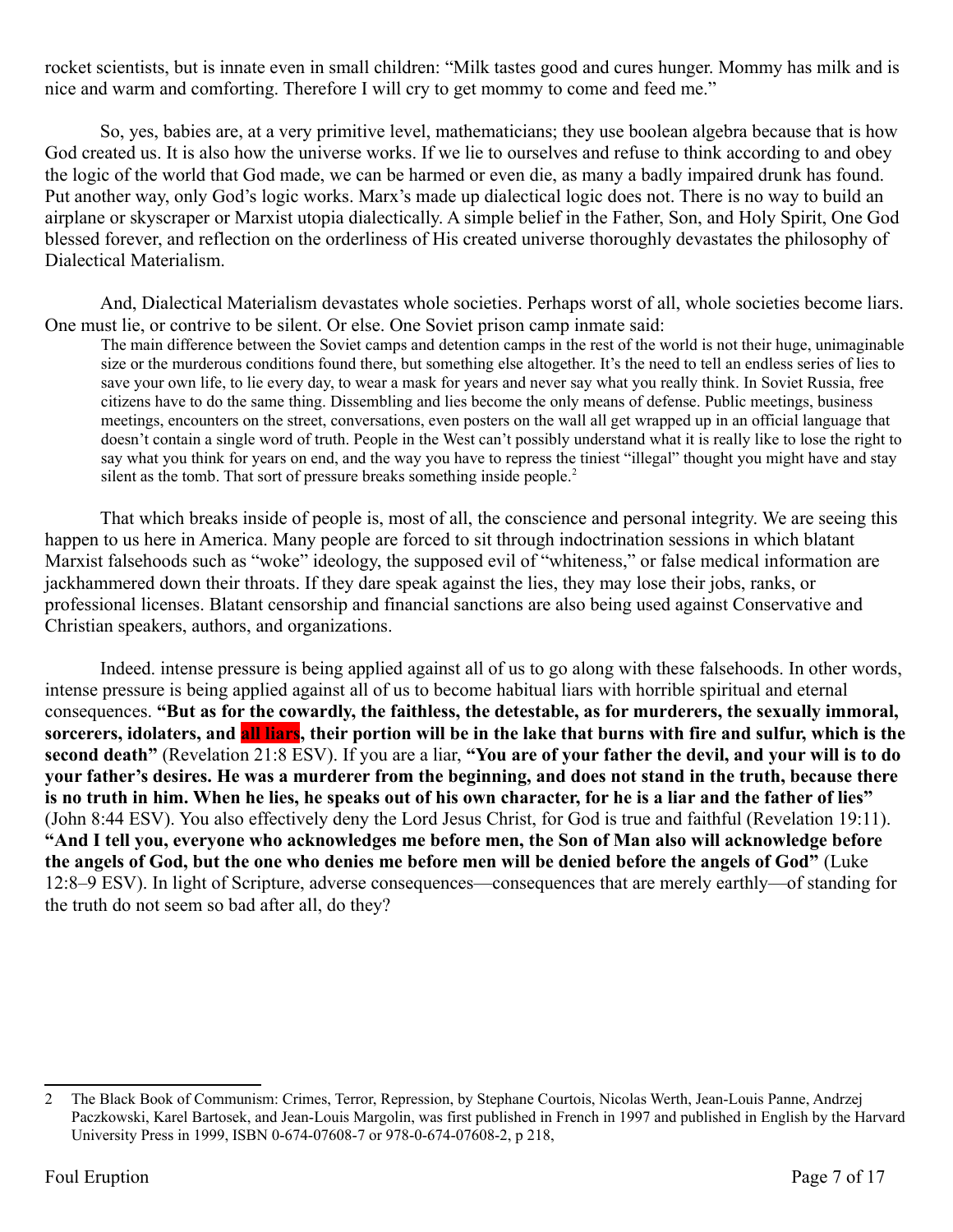<span id="page-7-0"></span>Tom Sullivan 11/18/21, Revised 3/24/22

This article is the fourth in a series.

The previous article thoroughly refuted Dialectical Materialism, the philosophy underlying Marxism and showed that Marxist societies are basically societies of liars, with all of the consequent devastation. But because Marxists are sneaky liars, they spew out many ideas and false "facts" that are not easily traced back to their Marxist origins, but appear to be well supported by science and scholarship. This article provides ammunition against falsehoods whether from Marxists or otherwise.

Before proceeding, a small excursus is in order. It has been said that the Church is an anvil that has worn out many hammers. The Bible does not mention America. God has destroyed many cities and nations due to gross sin. He has also redeemed many cities and nations due to His infinite mercy. Perhaps Ronald Reagan, a believer in Christ, was taking a lesson from King Jesus when he announced his strategy to win the Cold War: "We win. They Lose." That is our strategy because it is the strategy of King Jesus. Whatever happens to America, because Christ the King reigns and has all power and authority, the Church can say in the long haul: "We win. They lose."

**"For his invisible attributes, namely, his eternal power and divine nature, have been clearly perceived, ever since the creation of the world, in the things that have been made. So they are without excuse"** (Romans 1:20 ESV). The Apostle Paul does not here engage in scholastic debate with unbelievers. He boldly and baldly states the truth that Almighty God exists and has made Himself known to everybody, however much they may pretend otherwise. This writer will do likewise, dispensing with the all too common pretended academic neutrality. **"All Scripture is breathed out by God and profitable for teaching, for reproof, for correction, and for training in righteousness"** (2 Timothy 3:16 ESV). **"God is not man, that he should lie, or a son of man, that he should change his mind. Has he said, and will he not do it? Or has he spoken, and will he not fulfill it?"** (Numbers 23:19 ESV). This being the case, we are not only free to boldly and baldly argue straight from the Holy Bible, but must.

This kind of thinking led to one of the great *sola*'s of the Reformation, *Sola Scriptura*: the Scriptures alone are the only infallible rule for faith and life. And, this *sola* is an overwhelming weapon against many falsehoods. As the Scriptures attest, false teachings plagued Christianity from the very start. Many of these false ideas clearly directly contradicted Scripture and thus could be quickly dismissed. But over fourteen centuries, especially in the Middle Ages, bad exegesis and heathen ideas entered theology and became official teachings of the Church of Rome. Scholars had built these ideas one on another like bricks in a wall, and so wandered further and further from the truth. To refute the false teachings by scholarly debate would not only have been a Herculean task, but useless to the common people who had been taught from infancy to believe in purgatory, pray to Mary and the saints, seek indulgences, work for their salvation, never know whether or not they were saved from Hell, and so on.

**"See to it that no one takes you captive by philosophy and empty deceit, according to human tradition, according to the elemental spirits of the world, and not according to Christ"** (Colossians 2:8 ESV). Because our Lord Jesus closely links our relationship with Him to our relationship to His Word (John 12:48, 14:24, 15:7), that which is not according to Scripture is not according to Christ. A comment about "**elemental spirits**" is in order. *Spirits* is not in the Greek. Other translations insert *principles*, *forces*, or another word the translators believed to be implied. The word translated *elemental* (στοιχεῖα, root στοιχεῖον, "stoy-khi´-on"[3](#page-7-1) ) may refer to the ABC's, the four classical elements (air, earth, fire, water), the musical notes, the mythical spirits thought to underlie the universe, and so on. Thus instead of *elemental*, some translators render *basic* or *elements*. In other words, the reference is to anything that is basic or foundational. Therefore, we may make application and be

<span id="page-7-1"></span><sup>3</sup> Strong's pronunciation in his *Exhaustive Concordance*.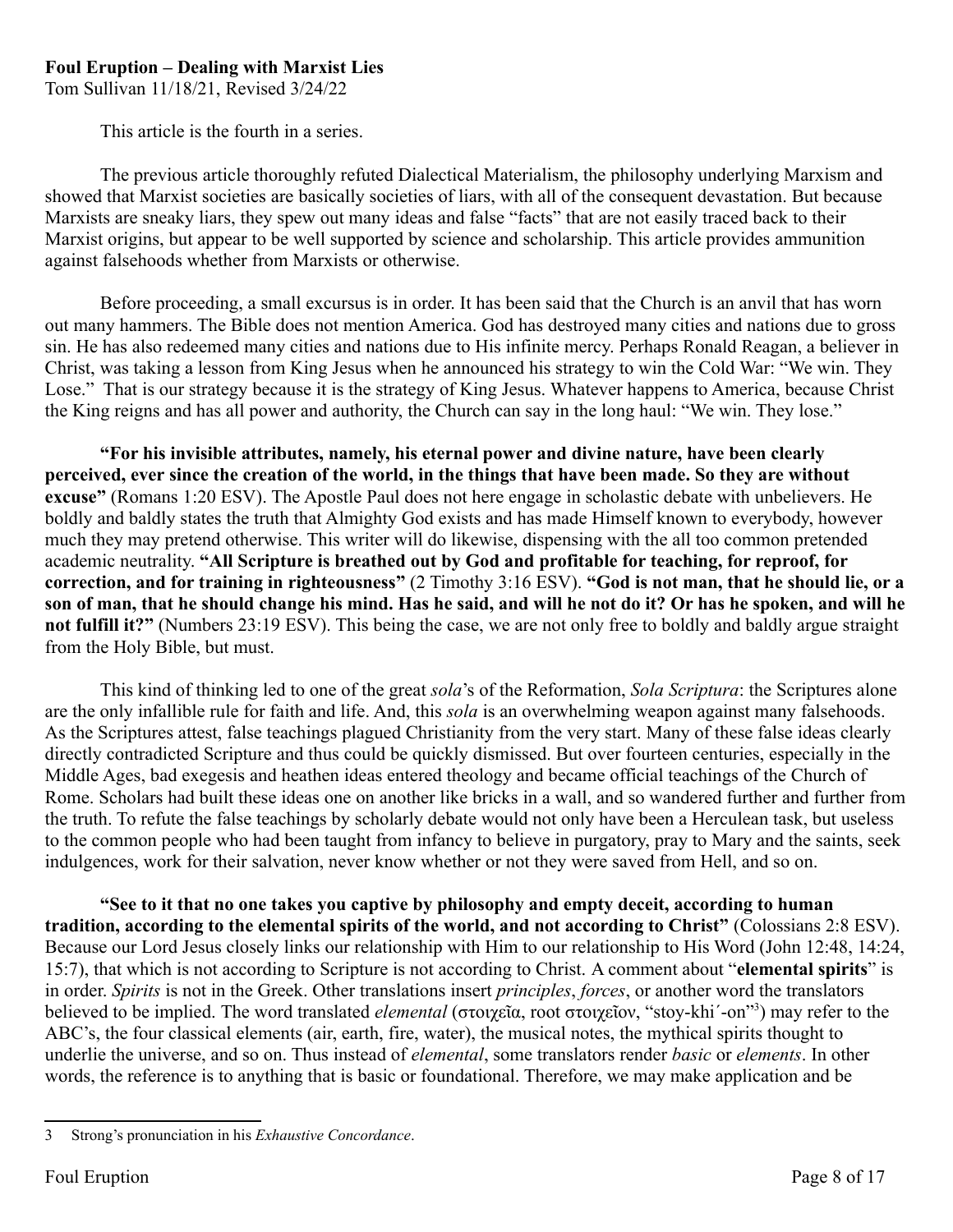warned against not only philosophy, empty deceit, and human tradition, but also against the foundational or elementary presuppositions and assumptions that underlie a system of philosophical thought or world view.

During the Reformation, one of the fundamental assumptions that supported—and still support—the Roman Catholic falsehoods was that the clergy, and especially the Pope authoritatively said what the Holy Scriptures "really" meant, setting themselves above the Word of God. On the other hand, the Reformers correctly taught that Scripture alone must interpret Scripture and all other teachings are thus subordinate to Scripture. Thus, that which is not in Scripture is not morally binding. The same principle applies not only to Dialectical Materialism, but *all* human teachings from whatever source. Therefore:

- 1. Whatever the Holy Bible teaches, God commands us to believe.
- 2. Whatever the Holy Bible commands is a command directly from God.
- 3. Whatever the Holy Bible declares to be false, God commands us to reject.
- 4. Whatever the Holy Bible tells us not to do, God commands us not to do.
- 5. Whatever the Holy Bible does not teach upon, we are free to accept or reject and do or not do according to the wisdom God gave us.

Now, this is almost insultingly elementary and obvious to a regenerate heart, but when we live in a society of many habitual liars, it is important to keep reminding ourselves of these things. Indeed, this seems to be increasingly needed in many Evangelical churches for many have adopted Marxist errors.

Some examples of how *Sola Scriptura* can help us:

- 1. Genesis 1:1 tells us that God exists; we confidently reject Materialism.
- 2. Because God made us male and female (Genesis 1:27), there are only two sexes.
- 3. Because God calls Sodomism<sup>[4](#page-8-0)</sup> an *abomination* (Leviticus 18:22) "gay marriage" cannot exist.
- 4. Because God made all of us from "one blood" (all sons and daughters of Adam and Noah) (Acts 17:27) and in His image (Genesis 1:27), to single out a particular people group as less than fully human or biologically inherently more or less good or evil than others is itself false and evil.
- 5. From above: white people are neither more or less prone to racism than any others.
- 6. God pronounced His creation to be "very good." This includes all of the coal, petroleum, metal ores, natural gas, and other resources He bountifully included in the earth for our use. God is infinitely wise and good. These biblical facts should cause us to view claims that use of "fossil" fuels will disastrously harm us or the earth with very great suspicion. (This is in addition to the fact that Russia, India, and China continue to build coal-fired power plants while they want America to cut energy consumption! Carbon fear is a Marxist trick to harm Western civilization.)
- 7. Just the first three chapters of Genesis and the first three chapters of the Gospel of John combine to answer nearly all of the deepest and most fundamental questions addressed by philosophers, such as the meaning of life, who mankind is, the nature of God, the origin of the universe, beauty, truth, and so on. Because of this Scriptural foundation, we do well to regard with deep suspicion any blanket claims touching on fundamental issues of life, such as the idea that whites are "inherently" racist or privileged. Rigorous proof of such "new" ideas must be firmly demanded, which proof must not contradict the Holy Bible.
- 8. Scripture does not mention COVID-19. Each of us must therefore use our God-given wisdom to try to sort out the conflicting information out there.

Regarding "according to the wisdom God gave us": **"The simple believes everything, but the prudent gives thought to his steps"** (Proverbs 14:15 ESV). **"Look carefully then how you walk, not as unwise but as wise"** (Ephesians 5:15 ESV). Consuming information (such as reading or television) is by default a passive activity. But as these verses teach us, it should not be passive, especially now; mainstream media is characterized by liars lying about liars. Not heeding these Scriptures may have temporal and eternal consequences. **"The prudent sees danger and hides himself, but the simple go on and suffer for it"** (Proverbs 22:3 & 27:12 ESV).

<span id="page-8-0"></span><sup>4</sup> This coined word is designed to separate practitioners and supporters of homosexuality from those who manfully struggle against such temptations. This struggle, by God's help, is required of all, whatever their particular temptations.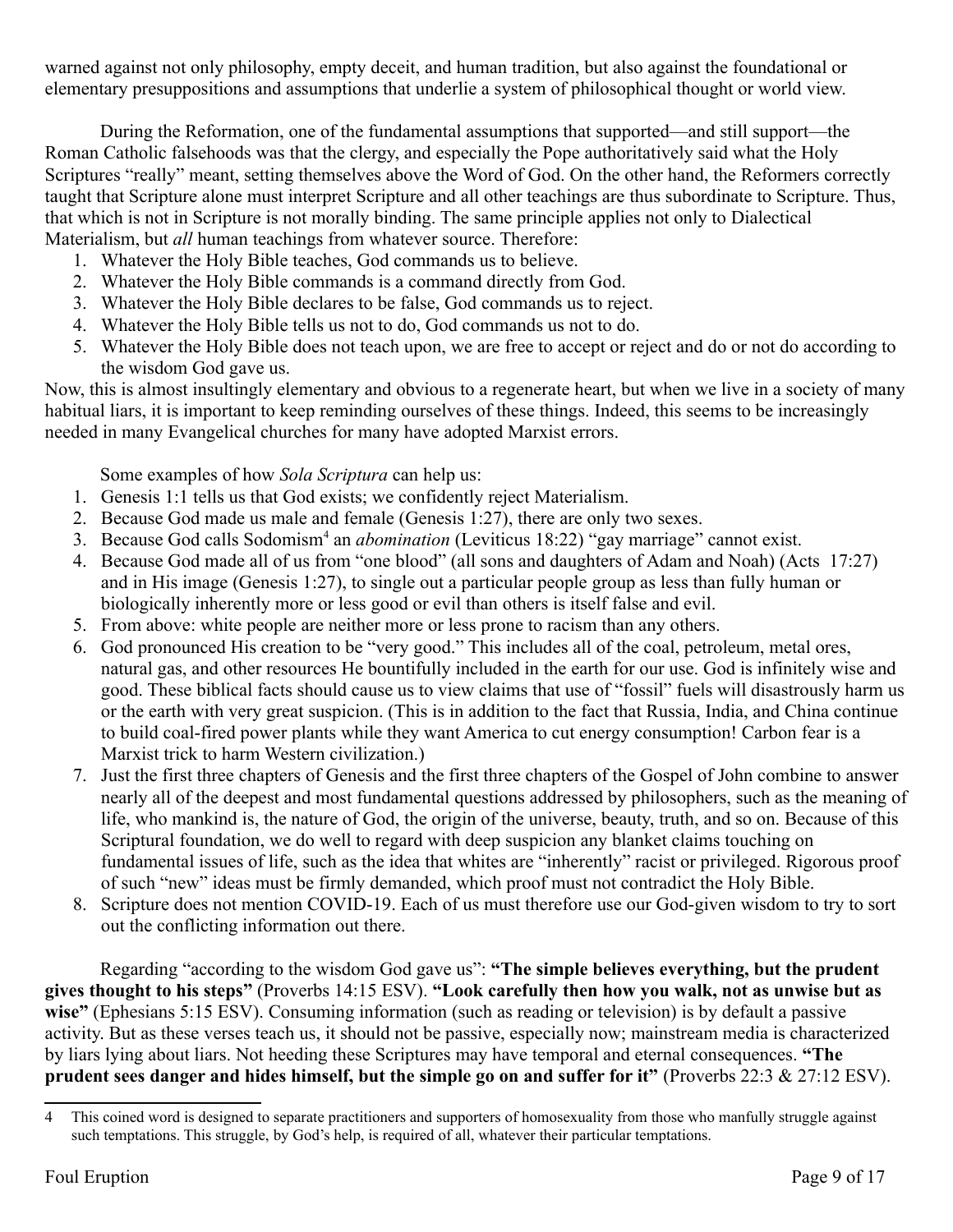# <span id="page-9-0"></span>**Foul Eruption – Racism?**

Tom Sullivan 11/18/21, Revised 3/24/22

This article is the fifth in a series.

"Racism" is a topic that seems to dominate our society today. This is due to Marxist agitation and propaganda that is designed not to heal, but to divide. Consistent with the history of Marxism, it is a form of class warfare, and is used to create problems that the Marxists can pretend to solve so they can take power over people. This article addresses three Marxist falsehoods about racism: The "problem" of whiteness, false accusations of individual racism, and the myth of "systematic" racism.

First, we address the "problem" of whiteness. Marxists are not concerned with skin color here. Rather, Marxists hate all of Western civilization, especially Christian influences on Western civilization. These atheists hate God and His moral standards. America was built by people from all over the world, but the majority have been white Europeans. One for the reasons for the white majority is that many of the early Pilgrims, Puritans, and others were deeply serious and godly Christians who came here fleeing persecution due of their biblical beliefs. As a result, our society, constitutions, laws, morals, and traditions still reflect that Christian heritage to a great degree in spite of our increasing apostasy and rebellion against God. Many Americans of all colors still believe in individual responsibility, diligent schoolwork, strong traditional families, obedience to authority, hard work, saving for the future, free market economics, courtesy and charity, law and order, productive use of free time, sobriety, and so on. They may not always know from whence these values came, but they practice them out of tradition and because they have obvious benefits and generally strengthen societies. These values are the "whiteness" that Marxists detest. These values are also labeled "whiteness" (not by this author, but Marxists!)—and it pains this author to have to say this—because conspicuously, there are those in many minority communities who do not practice them and crime in these communities is way above average. Unfortunately of course, these values are in serious decline among Americans of all colors.

In sum, the problem of "whiteness" is a problem with God's Holy Word printed on white paper. The discussion above also shows why Marxists claim that America is "systematically" racist: America is systematically influenced by Christianity. If America were, in fact, systematically racist, our laws would discriminate against minorities. But the reverse is true: our laws protect (and sometimes unfairly favor) minorities. (This by no means denies that there are racist individuals!)

Accusations of *racism* are thrown out with abandon. But even when there is actual unfair discrimination, the cause is usually *prejudice*. Even many who should know better confound racism and prejudice at times. Let us begin with prejudice. Prejudice is part of how God made us, and for good reasons. Prejudice enables us to assume certain things are true without having to first investigate the matter in detail first-hand for ourselves. For example, you move to a new town and when you went shopping at one store, their produce kept for a week and was free from rotten surprises. When you went shopping the next time at a different store, the produce did not keep and you had to throw away a fair amount. Where will you shop the third time? But you could be wrong; perhaps you got produce at the first store the day after they received it, and the second store a week after they got it from an overheated warehouse. This is prejudice in action; it often saves us work, though sometimes it misleads us. When we flip a light switch, we are prejudiced that the light will come on and don't first inspect the wiring. Usually we are right, but sometimes the bulb is burned out or there is no mains power.

Prejudice becomes even more useful when, based on known average group characteristics, we select a member of that group and so increase our chances of being satisfied. Thus, we select particular varieties of apples or potatoes, or different brands at the store, or a particular breed of puppy. But of course, the puppy you choose may be very different from the average characteristics of that breed as it grows up. So prejudice has its uses, but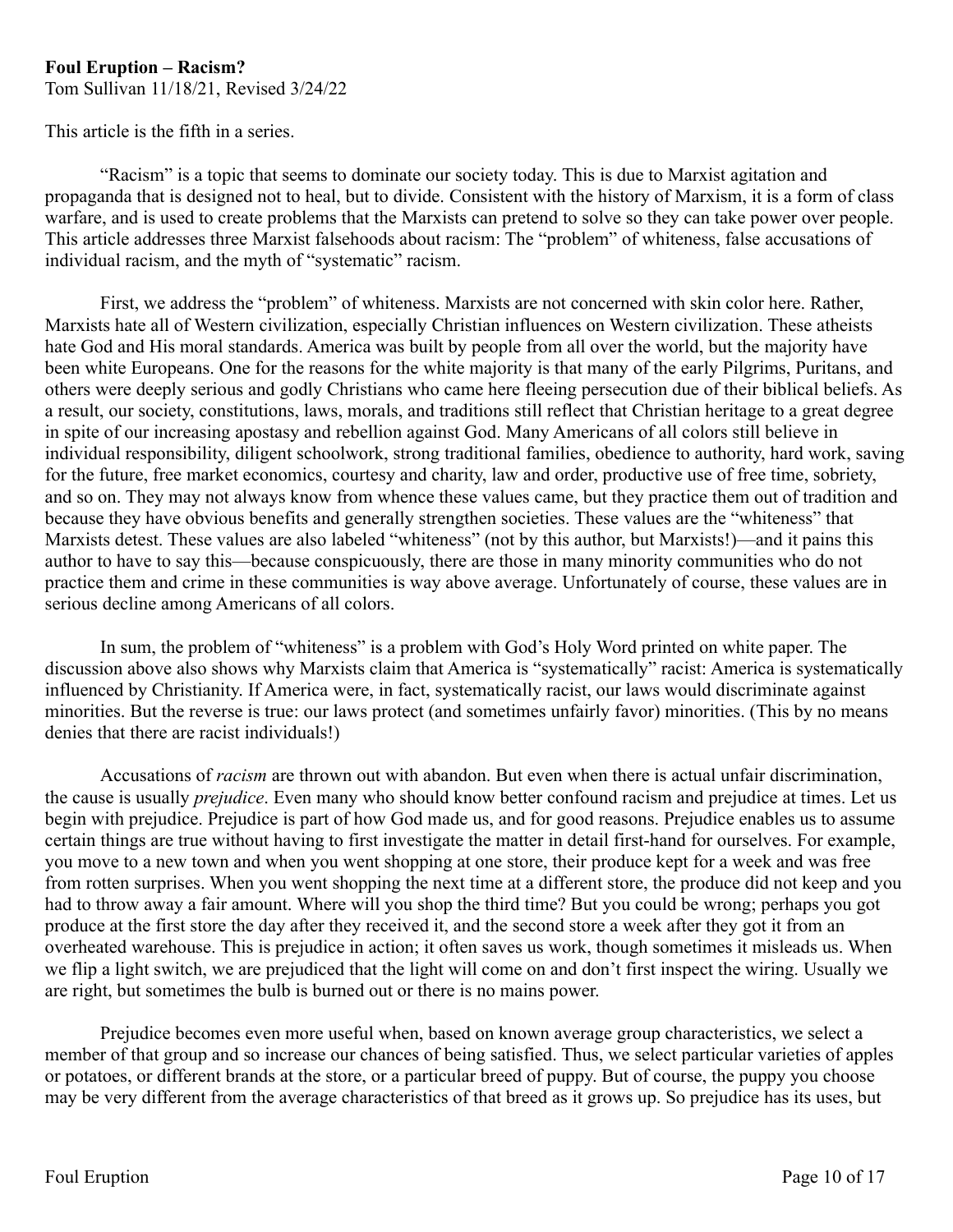also its limitations. Importantly, prejudice is always open to correction by new information; otherwise it is not mere prejudice. This writer has gone to some length on this matter for four reasons:

- 1. Those who experience negative prejudice should charitably understand how naturally human it is to be prejudiced about almost everything, including people. You do not know what bad upbringing, teaching, experiences, or significant harm the prejudiced person may have had from others in your group.
- 2. This same natural human tendency should cause all of us to examine our preconceptions when a failure of our prejudice to be correct could lead to adverse consequences. It is one thing to have to discard bad produce. It is another thing to hurt a fellow human.
- 3. Whole groups can suffer from the bad behavior of a few. People can have a legitimate fear of harm. There is good reason why stores in mixed and minority neighborhoods have many more anti-shoplifting precautions than stores in suburban neighborhoods. The store would like to please all comers, but could not stay in business if it did not put a lid on shoplifting. A few bad apples spoil it for everybody. The extra precautions can seem to be an insult, but they are prejudice working for both the shopkeeper and those who benefit from the shop's presence. Some problems simply cannot be fixed from outside of a group.
- 4. Finally, **"Love bears all things,** *believes* **all things,** *hopes* **all things, endures all things"** (1 Corinthians 13:7 ESV Emphasis added). Whenever possible, in the absence of a good reason not to, give the other guy the benefit of the doubt. Make that effort.

Now let us consider *racism.* It is a fairly new word that is absent from *Webster's* 1913 edition and from the huge multi-volume unabridged 1976 *Oxford English Dictionary*. The 1967 *Random House Unabridged* dictionary defines *racism* as:

1. a belief that human races have distinctive characteristics that determine their respective cultures, usually involving the idea that one's own race is superior and has the right to rule others. 2. a policy of enforcing such asserted right. 3. a system of government and society based upon it.

In great contrast to prejudice, we see that racism is a settled belief resistant to correction. Motives will vary, but the sins of pride, uncharitableness, greed, or oppression will likely be involved.

Let us go to the Holy Bible: **"So God created man in his own image, in the image of God he created him; male and female he created them"** (Genesis 1:27 ESV). **"And he made from one man** [twice: Adam, Noah] **every nation of mankind to live on all the face of the earth, having determined allotted periods and the boundaries of their dwelling place"** (Acts 17:26 ESV). Let us therefore define racism as sinful partiality in which one regards another race as having less of God's image or less of the intrinsic value and dignity that comes from being made in God's image than his own. By this definition, nothing is wrong with recognizing average group characteristics of a particular race for a legitimate purpose. We also recognize, that in contrast to prejudice, racism is *always* sinful partiality.

Scripture has much to say about the sin of partiality. For examples: **"For if a man wearing a gold ring and fine clothing comes into your assembly, and a poor man in shabby clothing also comes in, and if you pay attention to the one who wears the fine clothing and say, 'You sit here in a good place,' while you say to the poor man, 'You stand over there,' or, 'Sit down at my feet,' have you not then made distinctions among yourselves and become judges with evil thoughts?"** (James 2:2–4 ESV). **"You shall treat the stranger who sojourns with you as the native among you, and you shall love him as yourself, for you were strangers in the land of Egypt: I am the LORD your God"** (Leviticus 19:34 ESV). It is sin to regard another person as having less of God's image or less of the intrinsic value and dignity that comes from being made in God's image than one's self. The reason—ugly, fat, unintelligent, boring in conversation, and so on—is not relevant.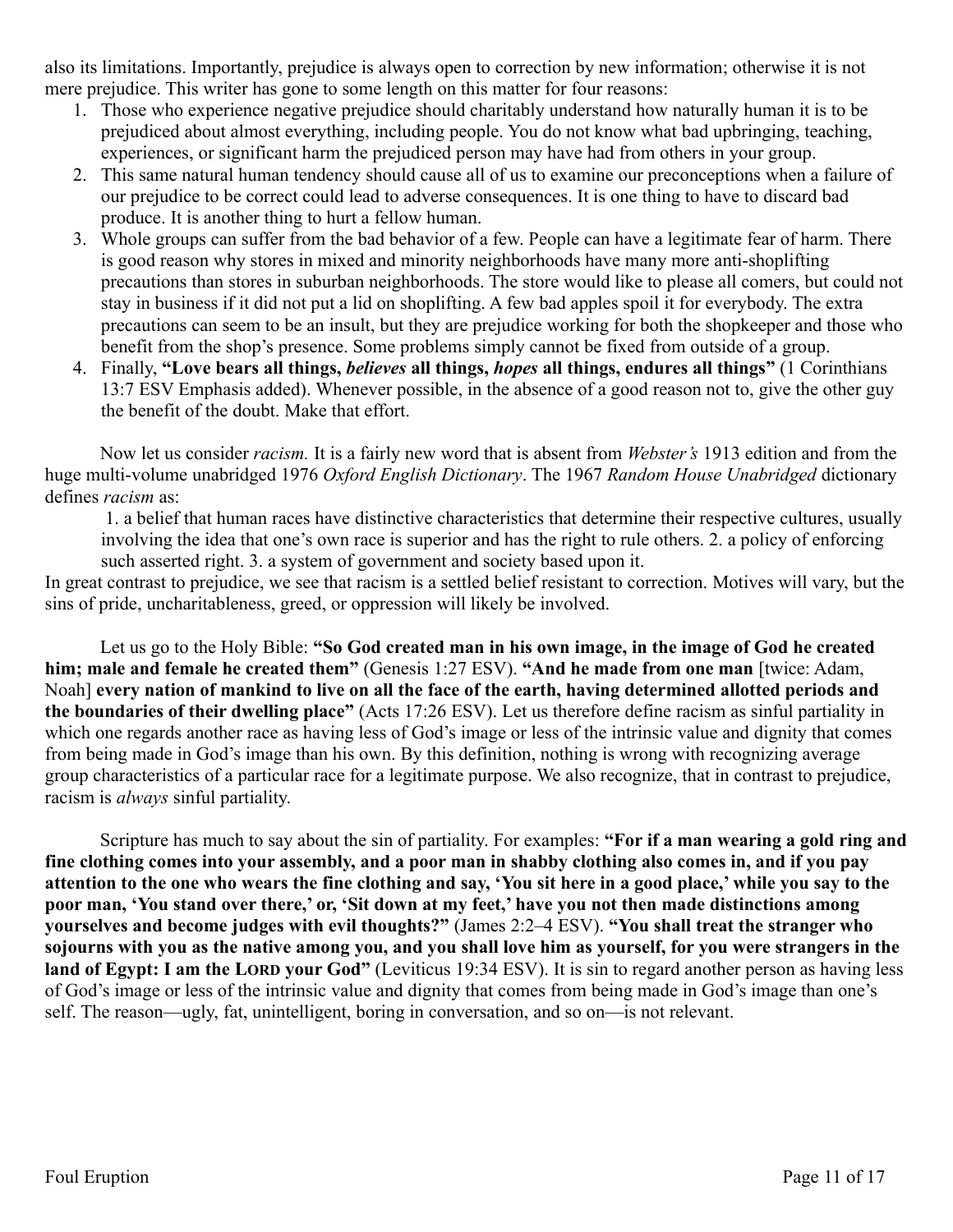### <span id="page-11-0"></span>**Foul Eruption – Individual Responsibility**

Tom Sullivan 11/19/21, Revised 3/24/22

This article is the sixth in a series.

The previous article dealt with Marxist's use and abuse of the concept of racism. This article will continue the topic, but first will deal with some underlying Marxist lies. From earlier articles, the reader will recall that the underlying philosophy of Marxism is Dialectical Materialism. Materialism teaches that there is no supernatural, only matter in motion. A corollary is that humans are devoid of free will, being mechanically determined by their genetics and environment. Thus Darwinism is vitally important to Marxist theory and Marxism is inherently racist. This also means that if people are bad, it is because of their bad environment or personal circumstances. Related to this is the idea that people can be educated out of badness, Capitalism, or other "incorrect" ideas. Unfortunately too many Conservatives and Christians have fallen into the same salvation-by-education trap. Only the Holy Spirit can regenerate or truly change hearts.

Marxists, always seeking chances to take advantage of people's troubles, attempt to convince members of minority groups that they are victims of racism, and that they are thus not responsible for any failures, bad behavior, or sin in their lives. This is also perfectly in line with Marxist Materialism as discussed above. They try to convince people that their life circumstances or environment makes them the way they are. Marxists thus, often subtly, also try to convince them that they are therefore entitled to monetary compensation at taxpayer's expense, to riot freely, to destroy property, to flout the law, and so on. Now many people, especially those in certain minority groups, most certainly have experienced unfair prejudice and outright racism to a huge degree with major impact on their lives. Such people are quite justly characterized as victims of evil. But is this evil the cause of *all* their troubles? Or does it justify sinful or self-destructive behavior on their part? **"Let no one say when he is tempted, 'I am being tempted by God,' for God cannot be tempted with evil, and he himself tempts no one. But each person is tempted when he is lured and enticed by his own desire"** (James 1:13–14 ESV). **"Repay no one evil for evil, but give thought to do what is honorable in the sight of all"** (Romans 12:17 ESV). It is not a person's outward circumstances, environment, or the actions of others that cause him to sin, but the desires of his own sinful heart. **"See that no one repays anyone evil for evil, but always seek to do good to one another and to everyone. Rejoice always, pray without ceasing, give thanks in all circumstances; for this is the will of God in Christ Jesus for you"** (1 Thessalonians 5:15–18 ESV). The first thing we see from these verses is that no matter what others may do to us and no matter what are our circumstances in life, there is never an excuse to sin. Thus, when Marxists entice people to use their life circumstances as excuses to sin, this is part of the overall Marxist plan to demoralize America. Worse, hypocritical Marxists, in the name of fighting racism, unfairly attempt to demoralize particular racial groups and lead them into more sin and more trouble in their lives! The second article in this series pointed out that sin has both "natural" temporal consequences and eternal consequences. **"Who can discern his errors? Declare me innocent from hidden faults"** (Psalm 19:12 ESV). This verse not only teaches us the difficulty we have in finding sin that is deeply hidden in our hearts, but it also equates *sin* and *error*. Now, consider how our mistakes (errors) hurt us in small and big ways. A missed turn on the road costs time and gas. An arithmetic error can result in a chain of expensive bank fees. A driving error can be extremely costly and even deadly. And here, vile Marxists, to promote their own evil ends, try to lead especially struggling people into worse trouble in their lives! Thus also, those who accuse others of "acting white" aid and abet the Marxists.

**"And I saw the dead, great and small, standing before the throne, and books were opened. Then another book was opened, which is the book of life. And the dead were judged by what was written in the books, according to what they had done. … and they were judged, each one of them, according to what they had done"** (Revelation 20:12–13 ESV). Notice here that the judgment is not according to what others have done, or what any group had done, but what each individual had personally done. Thus each person must exercise individual responsibility for his or her own life. Sure, others can help us in this life, but we will each of us, alone and individually, stand before Almighty God on the last day and give account for our lives, down to the last detail,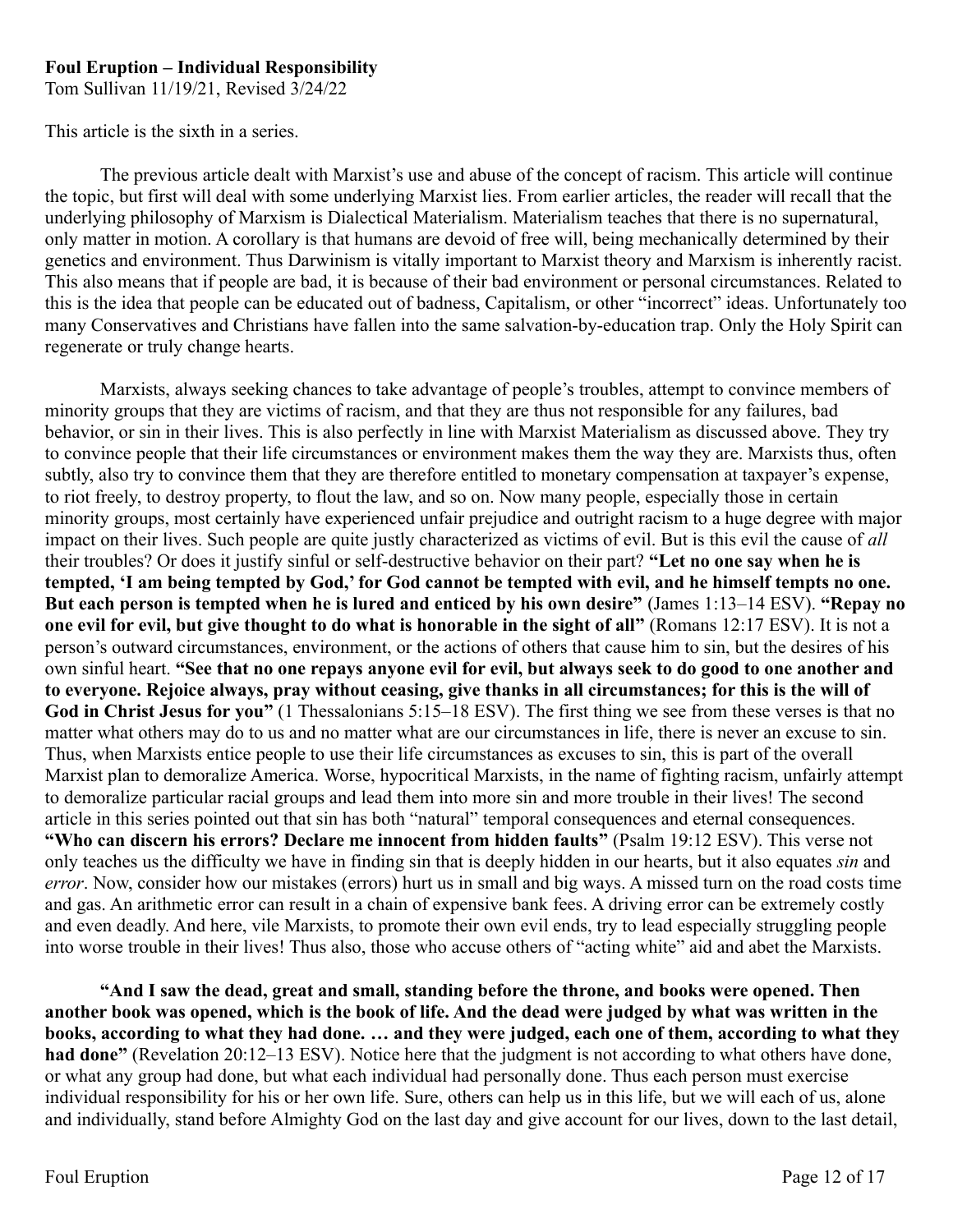#### even our words and thoughts. The Lord Jesus said, **"I tell you, on the day of judgment people will give account for every careless word they speak"** (Matthew 12:36 ESV).

A certain man testified: "I knows what it is like, just because of how I was born, to be on the outside, poor, under or unemployed, disrespected, and to find life hard. Yet, I must freely acknowledge that my own sin made things worse than they might have otherwise been. But after repenting and trusting in my Lord Jesus Christ, I obtained eternal life and look forward to eternity with Christ in Heaven instead of Hell. Not only that, but in spite of myself and in spite being a slow spiritual learner, by the grace of God alone, my life circumstances have much improved over the years. Not only I, but Almighty God Himself invites all to the eternal life and blessings that are in Jesus Christ." **"For God so loved the world, that he gave his only Son, that whoever believes in him should not perish but have eternal life"** (John 3:16 ESV). For more information, please visit [beforgiven.INFO/tract.htm](https://beforgiven.info/tract.htm).

Marxists beware! The Lord Jesus said, **"Whoever receives one such child in my name receives me, but whoever causes one of these little ones who believe in me to sin, it would be better for him to have a great millstone fastened around his neck and to be drowned in the depth of the sea. Woe to the world for temptations to sin! For it is necessary that temptations come, but woe to the one by whom the temptation comes!"** (Matthew 18:5–7 ESV).

We now move away from the topic of racism but continue the theme of individual responsibility. Previous articles in this series have mentioned the fact that Marxists believe that personified *history* will cause the moral perfection of humans and the Communist New Man will appear. It remains therefore to address the idea of human perfectibility. It is this idea that motivates many Marxists; they think they are actually working for a better world even as they lie and murder.

Consider a scenario: Some scientist claims he has found a way to make a thimble-sized magnet that will pick up a hundred-ton steel I-beam. You go to his demonstration and the scientist puts the magnet on the I-beam. It does not even stick to the I-beam, but just slides off and falls to the ground. The scientist gives some excuse about "back to the drawing board" and leaves. You attend such demonstrations year after year with the same results. That schmuck of a scientist cannot even make a magnet that will stick itself to the steel, much less lift a hundred tons! What would you think about his eventual chances of success? Marxists have had over a century to even partially produce the Communist New Man. They have only produced millions of dead men, women, and children.

Even the Apostle Paul complained: **"For I do not understand my own actions. For I do not do what I want, but I do the very thing I hate. Now if I do what I do not want, I agree with the law, that it is good. So now it is no longer I who do it, but sin that dwells within me. For I know that nothing good dwells in me, that is, in my flesh. For I have the desire to do what is right, but not the ability to carry it out"** (Romans 7:15–18 ESV). Perfected humans are only found in Heaven (1 Corinthians 15:49; Hebrews 12:23). And no human ever reaches Heaven unless he individually repents of his sin and trusts in Jesus Christ. Note: Good works by themselves lead only to Hell, but the kind of trust (faith) in Christ that leads to Heaven also produces good works. Now, study and training can give us new knowledge and skills, and we can often avoid sin by avoiding places and things that would tempt us to sin. But no matter what our individual circumstances or environment, we will never stop sinning in this life. We can only put sin to death more and more as we grow in grace and holiness by the sanctifying power of the Holy Spirit. Therefore:

- We deceive ourselves greatly if we think we are sin-free or nearly so.
- We must individually close with Jesus Christ by faith in Him alone as our Lord, Master, and Savior. Membership in a church or other group is no substitute at all.
- We must individually use the *means of grace* by which the Holy Spirit sanctifies us, to wit, prayer, Bible study and reading, hearing godly sermons, the sacraments, and holy counsel from other believers.
- We must resist the temptation to try to do the Holy Spirit's work for Him by substituting human means for Divine power. This is true for both ourselves in the struggle for holiness and during our ministry to others.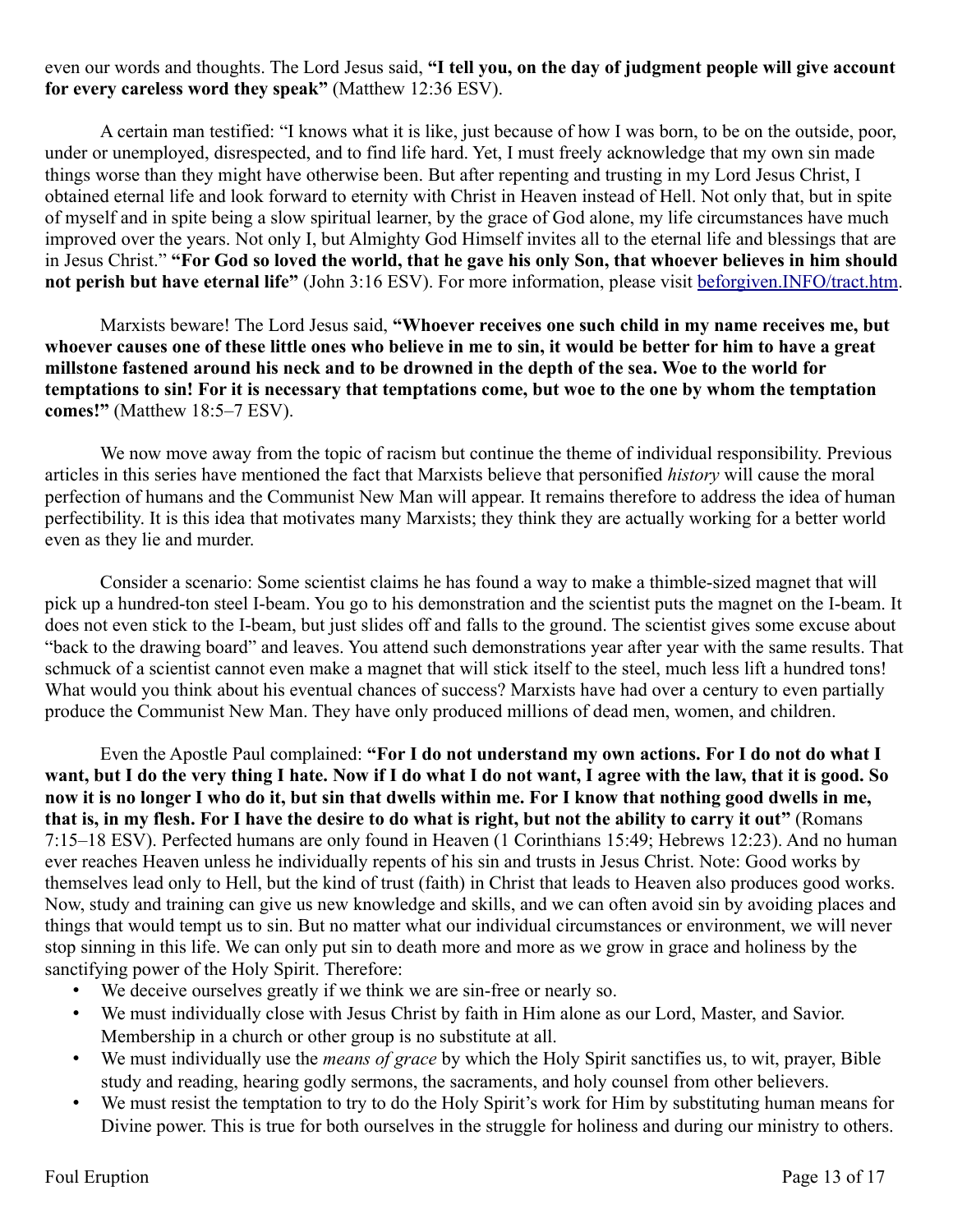# <span id="page-13-0"></span>**Foul Eruption – Socialism**

Tom Sullivan 11/20/21, Revised 3/24/22

This article is the seventh in a series.

Socialism is one of those bad ideas that have appeared multiple times in human history; Marxists have been merely one of the nastiest proponents. The record of the wreckage of Socialist societies that have not learned to pull back out of it soon enough is voluminous and such wreckage is very visible today. The [Schwarz Report](https://www.schwarzreport.org/) site has much useful information in it and details some of the wreckage in <https://www.schwarzreport.org/uploads/schwarz-report-pdf/schwarz-report-2018-4.pdf>. Sadly, most Christian literature seems to consist merely of refuting the idea that the Bible teaches Socialism. But Socialism is actually completely against God's Word. In addition, Socialism is not the only totalitarian ideology out there; the "Divine Right of Kings" is an example.

Thus, this article will give a brief overview of some of what the Holy Bible teaches about civil government, then address Socialism in particular. To begin with, Scripture does not endorse any particular system or form of civil government; from the Patriarchs to the fall of Jerusalem in 70 AD, Israel had several governmental systems. Instead, God has told us the purpose of civil governments and what they must accomplish. Readers wanting more information may find it in [Jesus Christ: Rock of Human Rights and Freedom](https://beforgiven.info/jcrohraf.pdf), by Jeremiah Bezalel. This book discusses human rights from a biblical perspective, and also covers civil government in depth because governments are by far the most prolific and egregious violators of human rights. Its teaching on the doctrine of the Mediatorial Kingdom of Jesus Christ guides this article and is vital, but there is not space to adequately summarize it here.

The Holy Bible is loaded with God's commands on how we must treat other people. Some of these tell us what *not* to do to others, such as "You shall not steal." Notice the period. No exceptions are given, even to any authority or government. This logic is the basis of all true human rights; statements on true human rights are statements from the victim's perspective concerning God's commands about how we must treat others. Thus for example, **"You shall not steal."** establishes a human right to private property that must be respected even by authority. **"But let none of you suffer as a murderer, a thief, an evildoer, or as a busybody in other people's matters"** (1 Peter 4:15 NKJV). Being a busybody is a serious sin, as shown by its being in company with other serious crimes. As Bezalel points out (pp. 50-2), this teaching reinforces and summarizes human rights: "There is a general human right to be left in peace without undue outside interference. … Further, given its scope, this is the major human right" (p 52). There is no exception granted to any authority, including civil government.

#### **There is a general human right to be left in peace without undue outside interference.**

The question then naturally naturally arises: do not fathers have the right to discipline their children and do not civil authorities have the right to arrest and punish criminals?

Wife-beating strikes even unsavory people as intuitively despicable. But the Bible does not explicitly forbid it. Indeed, the Bible gives some authorities not only the right, but sometimes the command to corporeally punish those under them. So why must husbands not beat their wives; the Bible does give husbands authority over their wives? First, **"And Jesus came and said to them, 'All authority in heaven and on earth has been given to me'"** (Matthew 28:18 ESV). Note the first word the Lord Jesus spoke: *All*. There are no exceptions. But Christ has been pleased to use men instead of angels to do much of His work on earth. As part of that work, He has explicitly delegated some of His authority to certain people to exercise authority over others using Christ's methods, and Christ's standards as He has revealed them in the Holy Bible. For example, God put parents in authority over children so they can care for them and train them up in the Lord: **"And these words that I command you today shall be on your heart. You shall teach them diligently to your children, and shall talk of them when you sit**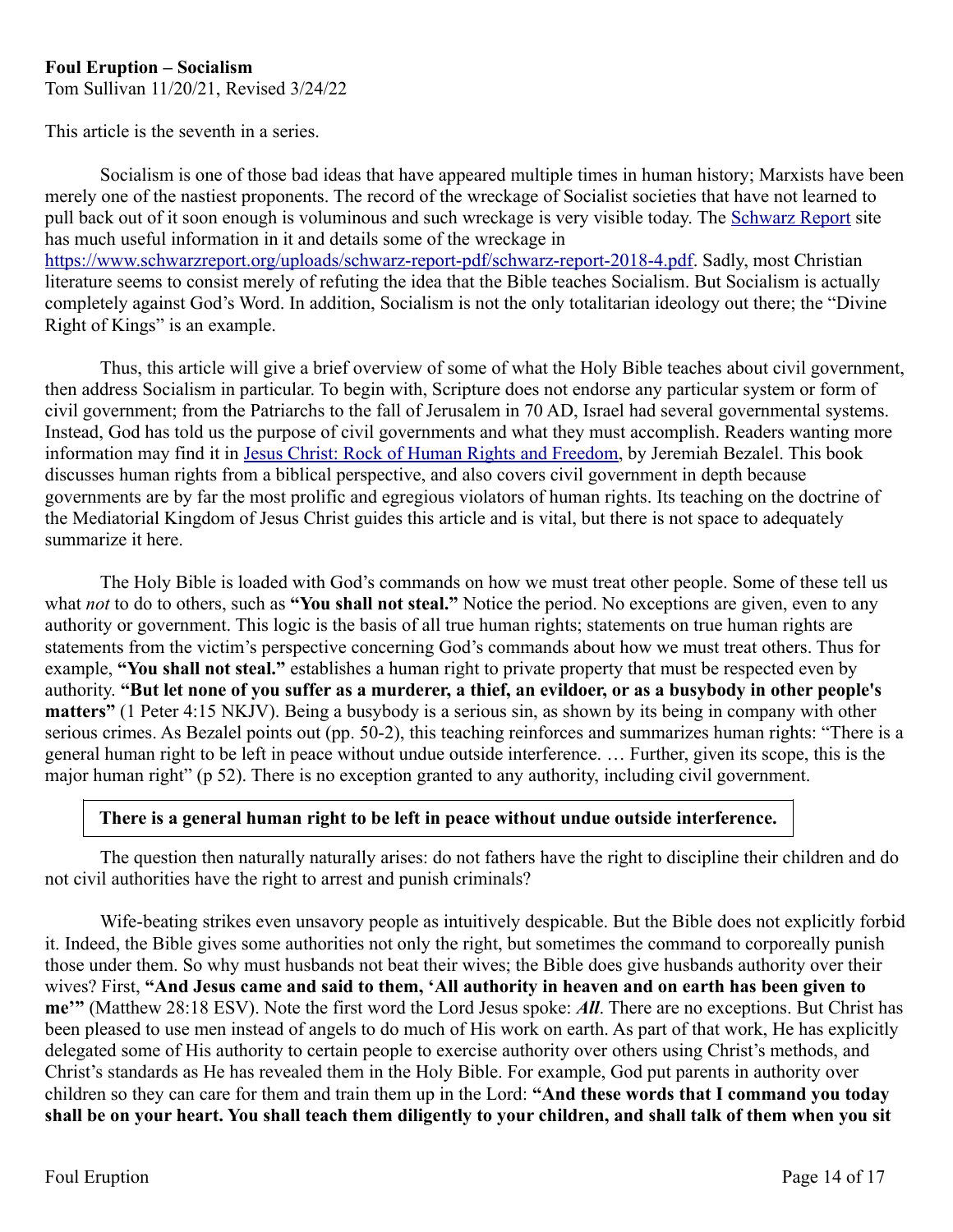**in your house, and when you walk by the way, and when you lie down, and when you rise"** (Deuteronomy 6:6–7 ESV). And when children disobey: **"Do not withhold correction from a child, For** *if* **you beat him with a rod, he will not die. You shall beat him with a rod, And deliver his soul from hell"** (Proverbs 23:13–14 NKJV). But husbands will sooner find the Loch Ness monster than biblical authority for wife-beating. This is an example of how human authorities have *only* delegated authority from God and are required to use it in complete compliance with Scripture.

Romans 13:1-7 and 1 Peter 2:13–14 famously instruct citizens in civil obedience. But they also instruct civil authorities, as seen in the excerpts below: **"… There is no authority except from God, and … rulers are not a terror to good conduct, but to bad. … Then do what is good, and you will receive his approval, for he is God's servant for your good. But if you do wrong, be afraid, for he does not bear the sword in vain. For he is the servant of God, an avenger who carries out God's wrath on the wrongdoer. … For because of this you also pay taxes, for the authorities are ministers of God, attending to this very thing. …"** (Romans 13:1–7 ESV). And, authorities are, **"… sent by him to punish those who do evil and to praise those who do good"** (1 Peter 2:13–14 ESV).

The job description of every civil official and governmental body is to punish evildoers and praise the righteous. And it is *only* the Holy Bible that defines good and evil; clearly many American civil officials are badly falling down on the job. We see elsewhere in Scripture that punishing external evildoers is a valid cause of just war, a job of civil officials. Biblically, in civil justice, distinguishing between good and bad deeds is as intrinsic to tort cases as in criminal cases. The Holy Bible is loaded with commands pertaining to justice and just war. As illustrated by the wife-beating example, apart from God's explicit authorization, civil authorities are required to honor all human rights, just the same and just as much as private individuals. Note also that taxes are to be collected for very limited reasons.

It is important to understand that Socialism depends on force and threat of punishment by civil government. People are free to *voluntarily* relinquish rights to various groups in order to participate in them, such as churches, employers, and clubs, and to pool some of their resources with others for various good purposes. But nowhere in the Holy Bible will one find authority given by God to civil government to violate human rights by any of these examples, many of which are inherent to Socialism:

- Take from one taxpayer and give it to another except to redress wrongs, (e.g., tort cases).
- Lock people up in "correctional" cages like animals, except to hold for a speedy trial.
- Print fraudulent paper money or create money out of thin air, thus stealing from savers via monetary inflation.
- Set wages or prices or control non-fraudulent commerce.
- Provide goods or services that the private sector can provide, such as education or medical care.
- Engage in charitable activity that God has assigned to individuals, families, and churches.
- Tell honest businesses and organizations how to conduct their affairs.
- Butt into the private affairs of citizens or their employers, churches, businesses, clubs, and so on.
- Without a warrant showing evidence of crime, invade citizens' privacy.

All forms of Socialism and other tyranny are utterly devoid of any delegated authority from Christ.

Finally, in summary, apart from the Holy Bible, there is no solid defense against against any form of tyranny, including Socialism. And, those who use the Holy Bible as a defense against tyranny do so in vain if their own lives do not exhibit obedience to God's Holy Word. America will serve Jesus Christ or tyrants. There is not another option.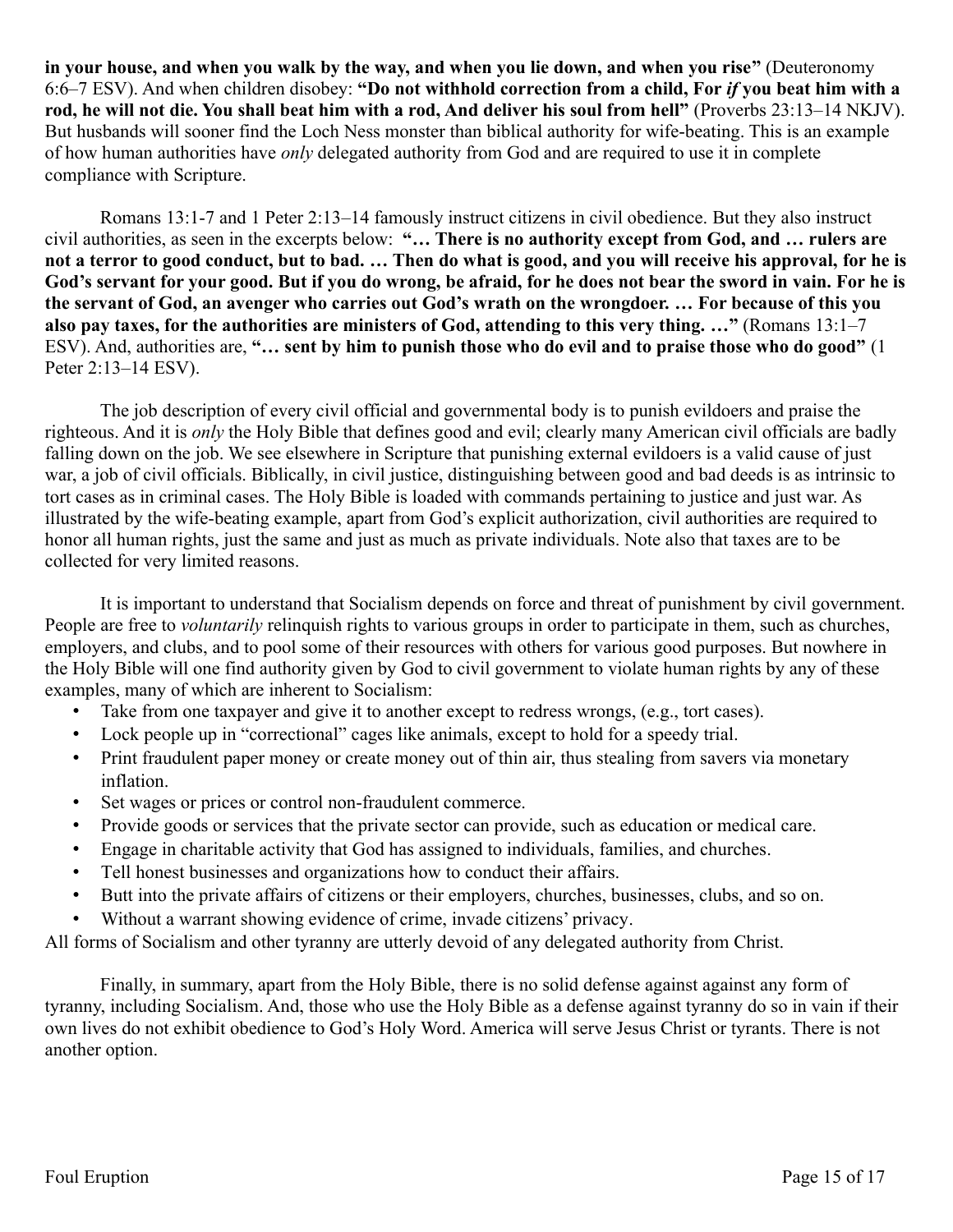# <span id="page-15-0"></span>**Foul Eruption – Tyranny, Constitutions, and Civil Rights**

Tom Sullivan 11/22/21, Revised 3/24/22

This article is the eighth in a series.

The previous article refuted Socialism from the Holy Bible, showed the biblical basis for human rights, and considered to what degree people, particularly civil governments, are allowed obtrude into other people's lives without their consent. This article considers biblical responses by citizens whose civil rights are violated by government tyranny, a rapidly increasing concern. The issue becomes particularly acute when Christians are confronted by laws or official demands that violate God's Law. **"But Peter and the apostles answered, 'We must obey God rather than men'"** (Acts 5:29 ESV).

During the November 2020 election, massive fraud occurred, almost entirely in favor of Democrats. Furthermore, as documented in **Electing Commies**, Part 1, Page 6 and <u>[Part 2](https://www.schwarzreport.org/uploads/schwarz-report-pdf/schwarz-report-2020-5.pdf)</u>, Page 3, Communists have been lawfully elected to public offices across the country, largely by bribing voters with promises of taxpayer's money. This shows how local and state offices often have a greater impact on citizens than national offices. As a result, city councils have "defunded" their police, effectively made shoplifting legal, and prosecutors have targeted those who have stood against rioters and looters, while letting those criminals go free. This has been a hard lesson to voters to be more responsible. The result has been a great increase in blatantly immoral and unconstitutional tyranny against citizens.

Constitutions can be an important defense against tyranny. But is this defense morally justified? As always we must go to the Holy Bible for answers. Joshua chapter 9 tells the story of how the people of the city of Gibeon in the Promised Land rightly feared destruction by the Israelites. So they pulled a sneaky trick and approached Joshua and the men of Israel, pretending to have come from outside of the boundaries of the Promised Land. On this basis they enticed the Israelites to make a covenant of peace, a civil compact with them, to let them live. When the Gibeonites were caught out in their lie, Joshua and the leaders protected them because of the oath they had sworn to the Gibeonites, but did punish them by making them drawers of water and wood cutters. Centuries later, King Saul murdered some of the Gibeonites, though the event itself is not recorded. Many years after that, during the reign of King David, there was a famine in Israel, as related in 2 Samuel 21:1–14. In the famine's third year, David inquired of the Lord and was told that it was on account of the murder of the Gibeonites. Thus, David sought reconciliation and justice for Gibeonites. The Gibeonites demanded the lives of seven of Saul's sons whom they hanged. (It may reasonably be suspected that the hanged were at least complicit in the murders (Deuteronomy  $24:16)$ .

God's timing of these events is mysterious, but His valuation of the sanctity of oaths and civil compacts is clear. When we consider how God forcefully upheld the treaty with the Gibeonites in spite of its very flawed origin, we may in good conscience uphold the validity our present constitutions, warts and all, the worst of which is not explicitly submitting the USA to Jesus Christ in our Federal Constitution. Further, Article 6 of the US Constitution says, "The Senators and Representatives before mentioned, and the Members of the several State Legislatures, and all executive and judicial Officers, both of the United States and of the several States, shall be bound by Oath or Affirmation, to support this constitution." All members of the US military, both enlisted and officers, must also swear or affirm that they will support the US Constitution as well. Almost all of these oaths end, "So help me God." While oaths are made in the *presence* of people, they are *to* God; it is a serious matter to violate an oath!<sup>[5](#page-15-1)</sup>

<span id="page-15-1"></span><sup>5</sup> The affirmation option was not intended to allow for atheism or false religions, but because some objected to making oaths on the basis of, **"But above all, my brothers, do not swear, either by heaven or by earth or by any other oath, but let your 'yes' be yes and your 'no' be no, so that you may not fall under condemnation"** (James 5:12 ESV). On the other hand, Scripture even commands some oaths (Deuteronomy 6:13), so it is generally agreed that Scripture does not forbid all oaths, but flippant or careless oaths, less one **"fall under condemnation."** James 5:12 also implies that a solemn affirmation has the same force as an oath.